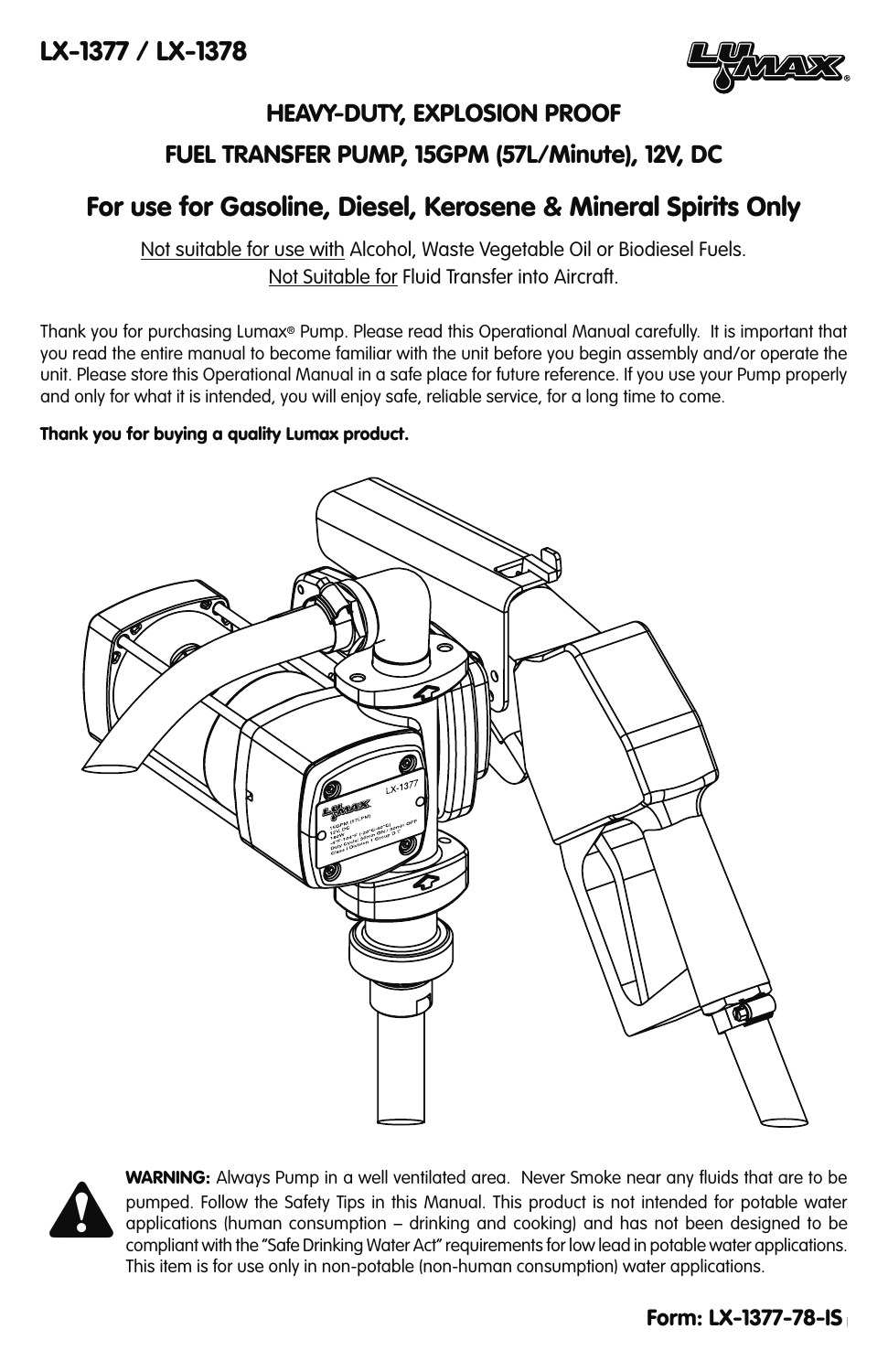WETTED MATERIALS: Precision Cast Iron, High Performance Powdered Metal (PM), FC-208; Nylon (NYL); Nitrile Rubber (Buna-N/NBR) and Ryton® Polyphenylene Sulfide (PPS)

Materials (Can be Pumped): Gasoline, Diesel, Kerosene & Mineral Spirits Only.

# SAFETY FIRST

#### FOR YOUR OWN PROTECTION READ, UNDERSTAND AND OBSERVE THESE SAFETY TIPS AND ALL INSTRUCTIONS BEFORE USING THIS PRODUCT!  $\blacktriangle$

Your Safety is very important to us. To ensure operator safety and to protect the pump from potential damage, you must be fully acquainted with this instruction manual before performing any operation. Please read this Operational Manual carefully. The Instructions contained in this Manual must be read and understood by the operator prior to operating the pump. It is extremely important that you read the entire Manual to become familiar with the pump before you begin to operate the unit. Properly cared for, this pump will give you extended time of trouble-free performance. Please store this Operational Manual, for later reference.

Equipment Misuse Hazard: It is the responsibility of the installer to provide the necessary line accessories to ensure the correct and safe operation of the pump. The accessories that are not suitable to be used with the previously indicated material could damage the pump and/or cause injury to persons, as well as causing pollution.

**Caution:** The pump must never be operated before the delivery and suction lines have been connected.

Pumps should only be used as recommended. Any tool can fail if it is misused. To avoid Serious Personal Injury when using your Pump, follow these Safety Tips and Rules :

- Do Not use Pump for the purpose it is not intended for.
- Always Wear Appropriate Protective Clothing and Equipment. Do Not wear Loose Clothing or Jewelry. They can be caught in Moving Parts. Protective Gloves and Non-skid Footwear are recommended when working with Pumps. Approved Guards and Protective Equipment, such as, Impact Resistant Safety Glasses, Safety or Chemical Splash Goggles, Full Face Shield, Safety Shoes, Arm Guards, Protective Gloves and Apron Must be used for Operator Protection. Wear Protective Hair Covering to contain Long Hair.
- Use Respirator. Always wear proper Face Mask to avoid Inhalation of Fumes and Hazardous Gases. Never Smoke near any fluids that are to be pumped. Always Pump in a well ventilated area.
- Stay Alert. Watch what you are doing. Use Common Sense. Do Not operate Pump when you are Tired or under the influence of any medications. Be Alert at All Times, especially during Repetitive, Monotonous Operations. You may have demonstrated a certain product hundreds of times, but do not be lulled into Complacency due to a False Sense of Security. Tools can be extremely unforgiving if not used carefully and as per instructions.
- Do not Over-reach. Keep Proper Footing and Balance at all times.
- Keep Visitors Away. All Visitors should be kept away from Work Area. Do Not let Visitors operate Pump.
- Check Damaged Parts. Before use of the Pump, carefully check for any Damaged Parts to determine that the Pump will operate Properly and Perform its intended function. Check for Alignment of Moving Parts, Binding of Moving Parts, Breakage of Parts, Mounting, and any other Conditions that may affect its Operation. Any Part that is damaged should be properly Repaired or Replaced by an Authorized Service Center.
- Maintain Pumps with Care. Keep Pumps Clean and regularly serviced or maintained for Better and Safe Performance. Follow Instructions for Lubricating and changing Accessories. Inspect Pumps Periodically and if Pump or any of its parts are Damaged - have it Repaired by an Authorized Service Facility. Always keep your Pumps Inspected and Replace Immediately, if damaged or Worn.
- Store Idle Pump. When not in use, Pumps should be Stored in Dry, High and/or in Locked-up place. Childproof the Pump and work area.
- Pumps Must only be repaired by Qualified Technicians.

• Always check local area Laws and Ordinances regarding Handling, Pumping and Disposing of Liquids. Dispose of pumped fluid properly. **Do Not** drain into Street Drains, House Drains, or Backyards. Contact your local Municipal Waste Management officials for proper disposal methods.

# If there is any question about a condition being safe or unsafe, do not operate the pump.

# **SPECIFICATIONS**

- 
- 
- 
- 
- 
- Self-Priming: >5 ft. (1.5M) above Liquid Level Built-in Bypass Valve
- Inlet Connection: 2" Male on Tank Adapter • Power Cord: 16 Ft. (5M)
- Inlet & Outlet Diameter on Pump: 1" NPT Weight: 32 lbs. (14.5kg)
- Voltage: 12VDC Power: 180W
- Motor Amps: 20A  **On/Off Switch**
- Flow Rate: 15 GPM (57L/Minute) Continuous Duty Cycle: 30 Minutes
- Max. Suction Lift: 5 ft. (1.5M) Max. Total Head: >20 ft. (6M)
- Speed: 2400 RPM Work Pressure: 18 PSI (1.2 Bar)
	-
	-
	- 1" on Female on Pump Maximum Liquid Temperature: 104°F (40°C)
		-

# To ensure Safe and Efficient Operation, it is essential to Read, Understand and Follow each of these Warnings and Precautions:

- DO NOT Smoke near Pump or use Pump near an open Flame. Fire could result.
- Disconnect Power to Pump before Servicing Pump.
- Turn-Off the Switch before Connecting Power.
- Take Motors needing Service to an Authorized Repair Shop or Return to Factory to Maintain.
- A Filter should be used on Pump Outlet to ensure that no Foreign Material is transferred to Fuel Tank.
- Tank or Barrel should be anchored to prevent Tipping whether it is either Full or Empty.
- The Pump Motor is equipped with Thermal Overload Protection. If overheated, it will Shut itself OFF without any damage to the Windings. Move ON/OFF Lever to the "OFF" Position to reset Pump.

**Preliminary Inspection:** Verify that all components are present. Request any missing parts from Lumax.

- Check that the Pump has not suffered any Damage during Transport or Storage.
- Carefully clean the Suction and Delivery Inlets and Outlets, removing any dust or other packaging material that may be present.
- Check that the Electrical Data corresponds to those indicated on the Data Label.
- Always install in a well illuminated area.

Positioning and Configuration: In the case of installation in the open air, proceed to protect the Pump by providing a protection roof.

Note: The Pump can be installed in any position (Pump Axis, Vertical or Horizontal). The Pump must be secured in a stable way using the holes on the bed of the motor and vibration damping devices.

Note: The broad range of Pump accessories make it suitable for many different uses, installations and applications. The supporting base can be positioned in different ways.

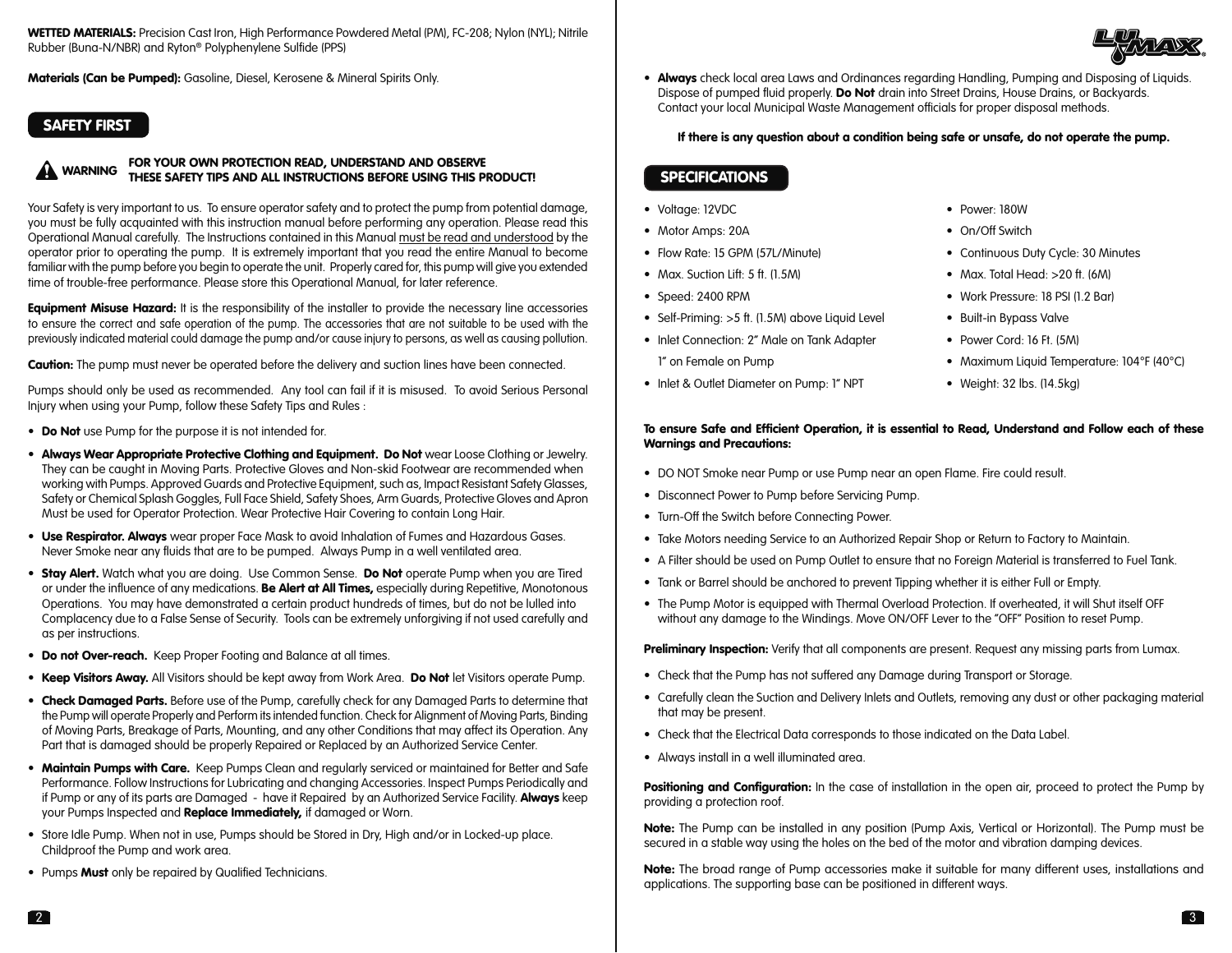**Electrical Power Supply:** The Pump should be powered by a Safe Source and Direct Current line: Battery or 12V Power Supply with Safety Transformer. The maximum acceptable variations from the electrical parameters are: +/- 10% Voltage

Warning: Power supply from lines with values that do not fall within the indicate limits could cause serious damage to the electrical components and reduction of working performance.

Electrical Connections: It is the responsibility of the installer to carry out the electrical connections in compliance with the applicable regulations. Comply with the following (not exhaustive) instructions to ensure a proper Electrical Connection:

- Before installation and maintenance make sure that Power Supply has been turned OFF.
- Use cables with minimum cross-sections, rated voltages and installation type that are suitable for the characteristics of the Pump Specifications.
- Always close the cover of the terminal strip box before switching on the power supply, after having checked the integrity of the seal gaskets that ensure the IP55 protection grade.

### Warnings:

- 1. Electrical Wiring should be done by a Licensed Electrician in Compliance with Local Codes. Failure to Comply could result in Serious Injury and/or damage to/or Loss of Property. Use only Static Wire, Conductive Hose when Pumping Flammable Fluids.
- 2. This product should not be used for Fluid Transfer into Aircraft. This product is not Suited for use with Fluids for Human Consumption or Fluids containing Water.
- **3.** Extreme Operating Conditions with Working Cycles longer than 30 minutes can cause the Motor Temperature to rise, thus Damaging the Motor itself. Each 30-Minute Working Cycle should always be followed by a 30-Minute Power-Off Cooling Phase.
- 4. Use PTFE Tape for good Seal on all Pipe Threads.
- 5. Maximum By-Passing Time: 3 Minutes.
- 6. Do Not Run Dry Over 30 Seconds.
- 7. Hot Surface: To reduce the Risk of Burns, Do Not Touch the Pump.
- 8. Disconnect Circuit before removing Cover. Enclosure must be Closed Tightly when Circuits are Alive.
- 9. A Seal must be installed within 2" (50mm) of the Enclosure.

#### Installation Instructions

- 1. Tightly Screw the Suction Pipe into the Inlet Connection of Pump. Extend the Suction Pipe into Truck Tank or Barrel to within 3" of Tank Bottom.
- 2. Screw Inlet Connection of Pump into 2" Tank or Barrel Opening. Inlet Connection must be Completely and Securely threaded into Tank or Barrel Bung.
- 3. Before Installation and Maintenance make sure that Power Supply has been turned OFF and that the Electric Supply Lines are not Live. Always turn OFF the Switch before supplying Electrical Power.
- 4. Check the correct rotation direction of the Pump. If it is Inverted, check the Polarity of the Connection Cable.

 Black Cable: Negative Pole (-) Red Cable: Positive Pole (+)

- 5. Systems should be designed to require a Minimum Amount of Suction Lift. Maximum "Equivalent Feet of Lift" is 8 ft. (2.4M) for Diesel Fuel.
- 6. Tank or Barrel must be properly vented. A Water Separator should be used for Pumping Diesel Fuel.

# Installation Instructions



- 7. DC Electrical Wiring:
- **7.1** Remove Pump's Junction Box Cover and straighten the 2 Wires to make the Stripped Wire ends accessible outside of the Junction Box.
- 7.2 Screw furnished Cable Connector into 1/2" NPT Conduit opening in Pump Junction Box.
- 7.3 Strip 6" (150mm) of the Outer Covering from one end of the furnished Electrical Cable being careful not to damage the Black and Red Wire Insulation.
- 7.4 Loosen Cable Connector Nut and pass the Stripped-end of the furnished Cable through the Cable Connector until 2" (50mm) of the unstrapped Cable is within the Cable Connector. Tighten the Cable Connector Nut.
- 7.5 Strip 1/2" of the Insulation from the ends of the Black and Red Cable Wires. Using the furnished Wire Nuts, connect these Wires to the Pump Wires matching the Colors. Be sure no Bare Wire is Exposed.
- 7.6 Fold Wires into Junction Box and replace Cover making sure the Gasket is in its place. Make sure all screws are seated so there is no Space between the Cover and the Junction Box.

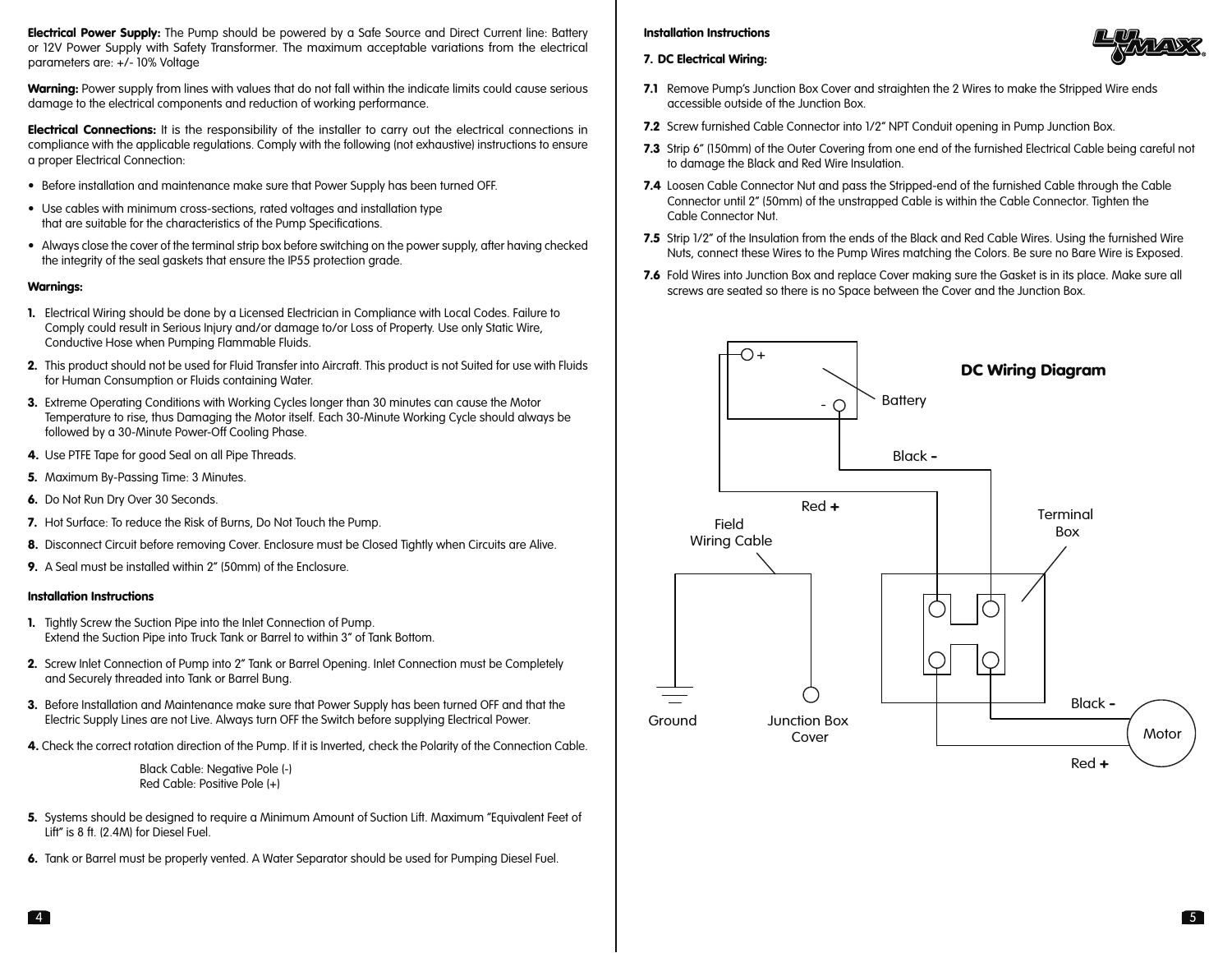# Notes on Delivery and Suction Lines

Delivery Line - Effects on Flow Rate: Length and Diameter of Pipe, Flow Rate of Dispensed Liquid and Accessories fitted, can create back pressures above those allowed. In this case, the Pump mechanical control (bypass) will trip to reduce the Flow Rate.

How to Reduce Effects on Flow Rate: To avoid these problems, system flow resistances must be reduced using shorter and/or larger diameter pipes, as well as line accessories with low resistances (ex. Automatic Nozzle for higher Flow Rates).

**Characteristics of Delivery Pipes:** The delivery pipe must have the following technical characteristics:

- Recommended Minimum Nominal Diameter: 1" (25mm)
- Recommended Working Pressure: 45 PSI (3 bar). Max. Pressure: 100 PSI (7 bar)

**Suction Line:** Diaphragm positive-displacement Pumps are self-priming and feature good Suction Capacity. During the start-up phase, when the Suction Pipe is empty and the Pump is wet, the Pump unit is able to suck liquid from a Maximum Vertical Distance of 10 ft. (3m)

Note: Priming time can last a few minutes. We suggest performing priming operations without Automatic Nozzle and making sure the Pump is properly wet.

Note: Always install a Foot Valve to prevent the Suction Pipe from being emptied and to keep the Pump wet at all times. This would ensure the Pump will always start up immediately next time it is used.

Cavitation: The Pump is able to work with vacuums of up to 7 PSI (0.5 bar) at the Suction Mouth. Higher pressure than 7 PSI (0.5 bar) can cause Cavitation, which causes a fall in Flow Rate and increase in Noise Levels.

How to Prevent Cavitation: It is important to ensure low vacuums at the Suction Mouth by:

- Using Short Pipes with larger or identical diameter
- Reduce bends to utmost on the Pipes
- Using Large-section Suction Filters
- Using Foot Valves with minimum possible resistance
- Keeping the Suction Filters clean because, when they become clogged, they increase the resistance of the system.

Note: The Vertical Distance between the Pump and the Fluid must fall within the 10 ft. (3m) maximum required for priming. If the distance is greater, a foot valve must be installed to allow the Suction Pipes to fill up and the diameter pipes must be larger. It is recommended that the Pump not be installed at a Vertical Distance greater than 10 ft. (3m).

Note: If the Suction Tank is higher than the Pump, an Anti-siphon Valve should be installed to prevent accidental product leaks. Size the installation to contain the back pressures caused by water hammering.

Note: It is a good practice to immediately install Vacuum and Air Pressure Gauges at the Inlets and Outlets of the Pump which allow verification that operating conditions are within anticipated limits. To prevent the Suction Pipes from being emptied when the Pump stops, a Foot Valve should be installed.

**Characteristics of the Suction Pipes:** The Suction Pipe must have the following Technical Specifications:

- Recommended Minimum Nominal Diameter: 1" (25mm)
- Recommended Nominal Pressure: 100 PSI (7 bar)
- Use Pipes suitable for low Vacuum Operation (e.g. with metal core)

**Duty Cycle:** The Pumps have been designed for intermittent use and a 30-minute duty cycle under conditions of maximum back pressure.

Note: Functioning under by-pass conditions is only allowed for short periods of time (Max. 3 minutes).

Piping Connections: Before making any Piping Connection, refer to the visual indications i.e. arrow on the Pump head, to identify Suction and Delivery. The Pump must never be Operated before the Delivery and Suction-lines have been connected.



Note: A Wrong Connection can cause Serious Pump Damage.

## Preliminary Inspection:

- Before connection, make sure that the Piping and the Suction Tank are free of Dirt and any Solid Residue that could Damage the Pump and/or its Accessories.
- Before connecting the Delivery Pipe, partially fill the Pump Body from the delivery side, with the liquid that needs to be pumped in order to facilitate priming.
- Do not use Conical Threaded Fittings, as it could Damage the Threaded Inlet or Outlet Openings of the Pump if excessively tightened.

Note: If not already fitted, fit a Suction Filter

**Initial Start-Up:** Check that the quantity of fluid in the Suction Tank is greater than the amount you wish to transfer.

- Make sure that the Residual Capacity of the Delivery Tank is greater than the quantity you wish to transfer.
- Make sure that the Piping and Line Accessories are in good condition.

# Warning: Toxic Fluid or Fumes Hazard

- Never Start or Stop the Pump by Connecting or Cutting-Out the Power Supply.
- Prolonged contact with some Fluids can damage the skin. The use of Safety Goggles, Mask and Gloves is strongly recommended.

Note: Do not run the Pump dry for more than 2 minutes. This can cause serious damage to its components. Fluid leaks can damage objects and injure persons.

Note: Extreme operating conditions with duty cycles longer than 30 minutes can cause the motor temperature to rise thus damaging the motor. For each duty cycle of 30 minutes, allow for a rest phase of a minimum of at least 30 minutes with motor switched off.

During the priming phase, the Pump must discharge all the Air that is initially present from the delivery line. Therefore, it is necessary to keep the Outlet open to permit the Evacuation of the Air.

Note: If an Automatic-type Dispensing Nozzle is installed on the end of the Delivery Line, the Evacuation of the Air will be difficult because of the Automatic Stopping Device that keeps the Valve closed. It is recommended that the Automatic Nozzle be temporarily removed during initial Start-up.

If the Pump Does Not Prime: Depending on the system characteristics, the Priming phase can last from several seconds to a few minutes. If this phase is prolonged, stop the Pump and verify that:

- The Pump is not running completely Dry (fill with Fluid from the Delivery line)
- The Suction Pipe guarantees against Air Infiltration
- The Suction Filter is not Clogged
- The Suction height is not higher than 6.5 ft. (2m)
- All Air has been released from the Delivery Pipe

# At the End of the Initial Start-Up

When Priming has occurred, verify that the Pump is operating within the anticipated range, in particular that:

- Under conditions of Maximum Back Pressure, the Power Absorption of the motor stays within the values shown on the identification label
- The Suction Pressure is not greater than 3 PSI (0.2 bar)
- **6 •** The Delivery Back Pressure does not exceed the Maximum Back Pressure for the Pump.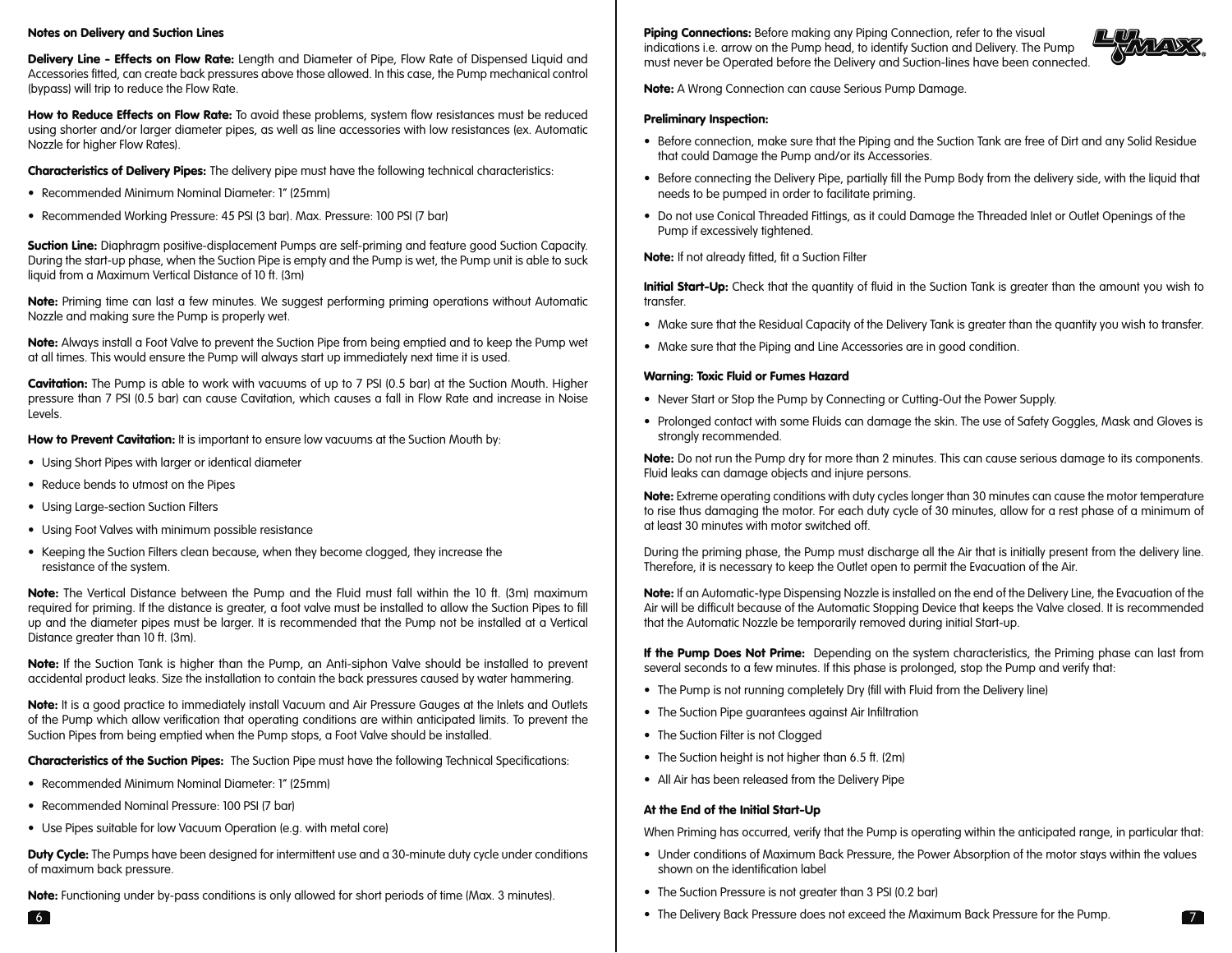Using the Pump: The Pump must never be Operated before the Delivery and Suction-lines have been connected.

# Daily Use:

- 1. If Flexible Pipes are used, attach the ends of the Piping to the Tanks. In the absence of an appropriate Slot, solidly grasp the Delivery Pipe before beginning Dispensing.
- 2. Before starting the Pump, make sure that the Delivery Valve is closed (Dispensing Nozzle or Line Valve)
- 3. Turn the ON/OFF switch ON
- 4. Open the Delivery Valve, solidly grasping the Pipe
- 5. While Dispensing, do not inhale the pumped product
- 6. Should you spill any Fluid while dispensing, bank it with earth or sand to absorb it and limit its spreading
- 7. Close the Delivery Valve to stop Dispensing
- 8. When Dispensing is finished, Turn-off the Pump

# Maintenance:

# Measures to be taken:

• Check and keep the Filter installed on the Suction-line clean

# TROUBLESHOOTING CHART



| ily Use:<br>If Flexible Pipes are used, attach the ends of the Piping to the Tanks. In the absence of an appropriate                                                                                                                                                                                              | Problem                                 | <b>Probable Cause</b>                                                | <b>Corrective Action</b>                                                                               |
|-------------------------------------------------------------------------------------------------------------------------------------------------------------------------------------------------------------------------------------------------------------------------------------------------------------------|-----------------------------------------|----------------------------------------------------------------------|--------------------------------------------------------------------------------------------------------|
| Slot, solidly grasp the Delivery Pipe before beginning Dispensing.                                                                                                                                                                                                                                                |                                         | Lack of Electric Power                                               | Check the Electrical Connections and<br>the Safety Systems                                             |
| Before starting the Pump, make sure that the Delivery Valve is closed (Dispensing Nozzle or Line Valve)                                                                                                                                                                                                           | The Motor<br>is not Rotating            | Rotor Jammed                                                         | Check for Possible Damage or                                                                           |
| Turn the ON/OFF switch ON                                                                                                                                                                                                                                                                                         |                                         |                                                                      | Obstruction of the Rotating Components                                                                 |
| Open the Delivery Valve, solidly grasping the Pipe                                                                                                                                                                                                                                                                |                                         | <b>Thermal Overload Protection Shut</b>                              | Move ON/OFF Lever to the "OFF" Position                                                                |
| While Dispensing, do not inhale the pumped product                                                                                                                                                                                                                                                                |                                         |                                                                      | to Reset Pump.                                                                                         |
| Should you spill any Fluid while dispensing, bank it with earth or sand to absorb it and limit its spreading                                                                                                                                                                                                      |                                         | Motor Problems                                                       | <b>Contact Authorized Service Station</b>                                                              |
| Close the Delivery Valve to stop Dispensing                                                                                                                                                                                                                                                                       | The Motor Turns<br>Slowly when Starting | Low Voltage in the Electric                                          | Bring the Voltage Back within the                                                                      |
| 3. When Dispensing is finished, Turn-off the Pump                                                                                                                                                                                                                                                                 |                                         | Power Line                                                           | <b>Stated Limits</b>                                                                                   |
| te: The by-pass valve allows functioning with delivery closed only for short periods (Max. 3 minutes).                                                                                                                                                                                                            |                                         | Low Level in the Suction Tank                                        | Refill the Tank                                                                                        |
| avoid damaging the Pump, after use, make sure the Pump is OFF.                                                                                                                                                                                                                                                    |                                         | <b>Foot Valve Blocked</b>                                            | Clean and/or Replace the Valve                                                                         |
| ase of a Power Break, Switch the Pump OFF straight away. Should any Sealants be used on the Suction<br>I Delivery Circuit of the Pump, make sure that these products are not released inside the Pump. Foreign                                                                                                    |                                         | Filter Clogged                                                       | Clean the Filter                                                                                       |
| dies in the Suction and Delivery Circuit of the Pump could cause malfunctioning and breakage of the Pump<br>nponents. In case of prolonged Dry-running of the Pump, the Suction Circuit may be empty and Suction<br>y become difficult. If so, fill the Suction Circuit with Demineralized Water.                 | Low or No Flow Rate                     | <b>Excessive Suction Pressure</b>                                    | Lower the Pump with respect to the<br>Level of the Tank or Increase the<br>Cross-Section of the Piping |
| intenance:                                                                                                                                                                                                                                                                                                        |                                         | High Loss of Head in the Delivery<br>Circuit (with the By-Pass Open) | Use Shorter Piping or of Greater Diameter                                                              |
| iety Instructions: The Pump is designed and built to require a minimal amount of maintenance. Before<br>rying out any maintenance work, disconnect the Dispensing System from any Electrical and Hydraulic<br>ver Source. During maintenance, the use of Personal Protective Equipment (PPE) is mandatory. Always |                                         | <b>By-Pass Valve Blocked</b>                                         | Dismantle the Valve, Clean and/or Replace it                                                           |
|                                                                                                                                                                                                                                                                                                                   |                                         | Air Entering the Pump or the<br><b>Suction Piping</b>                | Check the Seals of the Connections                                                                     |
| ar in mind the following basic recommendations for a good functioning of the Pump:                                                                                                                                                                                                                                |                                         | A Narrowing in the Suction Piping                                    | Use Piping Suitable for Working<br>under Suction Pressure                                              |
| All maintenance must be performed by Qualified Personnel Only. Tampering can lead to performance<br>Degradation, injury to persons and/or property and may result in the warranty being voided.                                                                                                                   |                                         | Low Rotation Speed                                                   | Check the Voltage at the Pump.                                                                         |
| enever there is risk of Frost, empty the Circuit and the Pump, taking care to place the Pump in an<br>ironment where the temperature is no lower than 32°F (0°C). Check that the Labels found on the Dispensing                                                                                                   |                                         |                                                                      | Adjust the Voltage and/or use Cables<br>of Greater Cross-Section                                       |
| tem do not deteriorate or become detached over time.                                                                                                                                                                                                                                                              |                                         | The Suction Piping is Resting on<br>the Bottom of the Tank           | Raise the Piping                                                                                       |
| asures to be taken:                                                                                                                                                                                                                                                                                               |                                         | <b>Cavitation Occurring</b>                                          | <b>Reduce Suction Pressure</b>                                                                         |
| ce a Week: Check that the Pipe Connections are not loose to prevent any leaks                                                                                                                                                                                                                                     | <b>Increased Pump</b><br>Noise          | Irregular Functioning of the                                         | Dispense until the Air is Purged from                                                                  |
| Check and keep the Filter installed on the Suction-line clean                                                                                                                                                                                                                                                     |                                         | <b>By-Pass</b>                                                       | the By-Pass System                                                                                     |
|                                                                                                                                                                                                                                                                                                                   |                                         | Presence of Air in the Fluid                                         | Verify the Suction Connections                                                                         |
| ce a Month: Check the Pump Body and keep it Clean and Free of any Impurities                                                                                                                                                                                                                                      |                                         | <b>Suction Circuit Blocked</b>                                       | Remove Blockage from the Suction Circuit                                                               |
| Check that the Electrical Supply Cables are in Good Working Condition.                                                                                                                                                                                                                                            | The Pump Does Not<br>Prime              | Malfunction of Foot Valve fitted<br>on Suction Circuit               | Replace Foot Valve                                                                                     |
| blems and Solutions: For any problems contact the authorized dealer nearest you.                                                                                                                                                                                                                                  |                                         | The Suction Chambers are Dry                                         | Add Liquid from Pump Delivery Side                                                                     |
|                                                                                                                                                                                                                                                                                                                   |                                         | The Pump Chambers are Dirty<br>or Blocked                            | Remove the Blockages from the<br>Suction and Delivery Valves                                           |
| © 2017 Lumax. All Rights Reserved. Lumax® and the Products described in it are Copyrighted by Lumax®, with<br>All Rights Reserved. This Form may not be Copied in Whole or Part, without the Express Written Consent of Lumax®.                                                                                   | Leakage from the<br>Pump Body           | Seal Damaged                                                         | Check and Replace the Mechanical Seal                                                                  |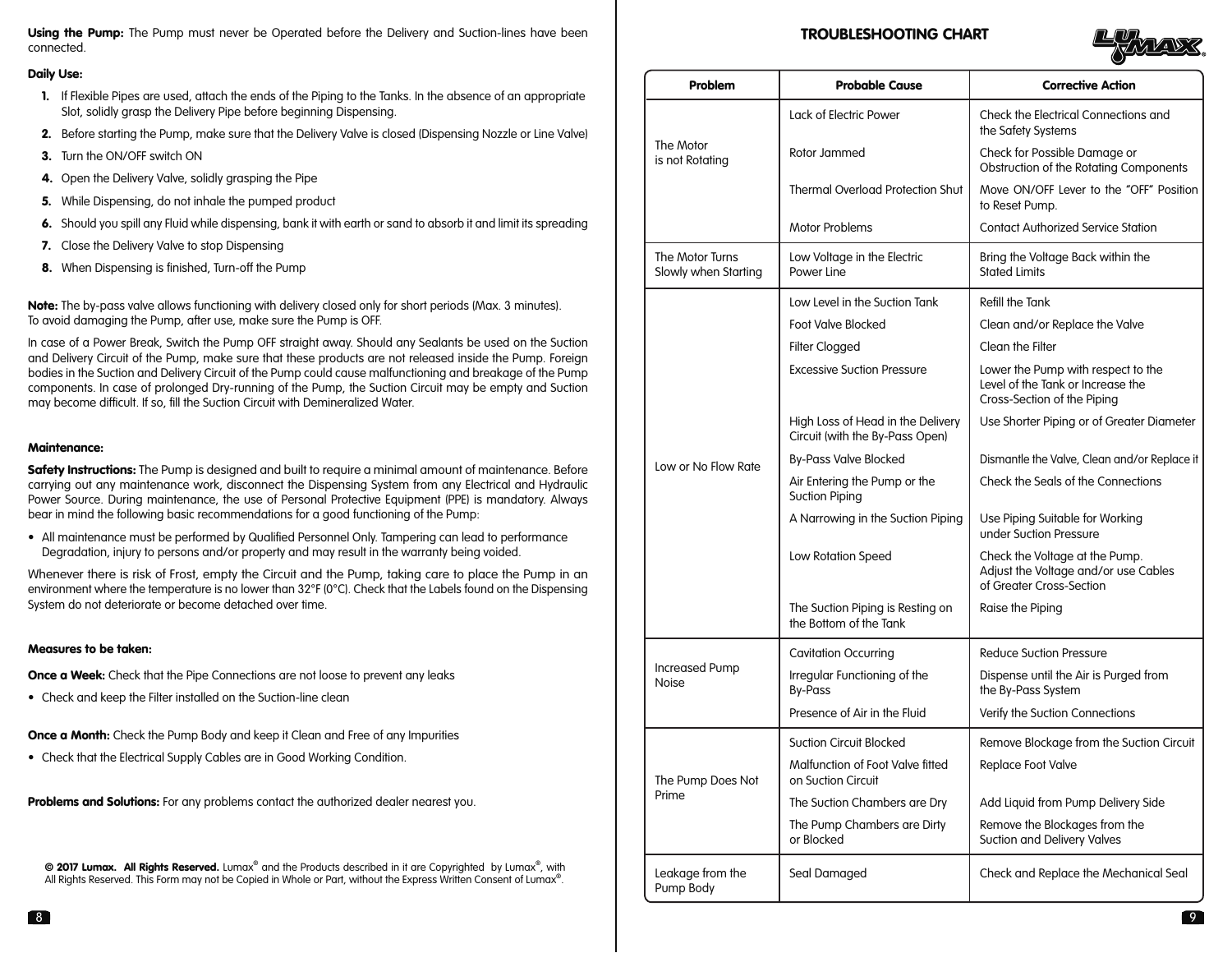# BOMBA DE TRANSFERENCIA DE COMBUSTIBLE, DE USO INDUSTRIAL, A PRUEBA DE EXPLOSIÓN, 15GPM (57L/MINUTO), 12V, DC

Para usar solamente con gasolina, diesel, keroseno y mineral spirits (disolvente del petróleo) No es adecuada para uso con alcohol, aceite vegetal de desecho o combustibles de biodiesel. No es adecuada para transferir fluidos a una aeronave.

Gracias por comprar la bomba Lumax®. Lea atentamente este manual de operaciones. Es importante que lea todo el manual para familiarizarse con la unidad antes de comenzar el montaje y / o utilizar la misma. Guarde este manual de operaciones en un lugar seguro para futuras referencias. Si utiliza su bomba correctamente y sólo para lo que se pretende, disfrutará de un servicio seguro y confiable durante mucho tiempo.

# Gracias por comprar un producto Lumax de calidad.

MATERIALES QUE TIENEN CONTACTO CON FLUIDOS: Hierro fundido de precisión, Metal pulverizado de alto rendimiento (PM), FC-208; Nylon (NYL); Goma de Nitrilo (Buna-N/NBR) y Ryton® Polisulfuro de Fenileno (PPS); Acero

Materiales (Que pueden ser bombeados): sólo gasolina, diesel, keroseno y mineral spirits (disolvente del petróleo)

Advertencia: Este producto no está diseñado para aplicaciones de agua potable (consumo humano – para beber y cocinar) y no ha sido diseñado para cumplir con los requisitos de la "Ley de Consumo Seguro de Agua" ("Safe Drinking Water Act") respecto a bajo plomo en aplicaciones de agua potable. Este mecanismo sólo es para uso en aplicaciones de agua no potable (consumo no humano).

# ESPECIFICACIONES:

- Voltaje: 12VDC Potencia: 180W
- 
- 
- 
- 
- Conexión de entrada y salida en la bomba: 1" NPT Cable de alimentación 16 pies (5M)
- Conexión de entrada: Adaptador macho de 2 Autocebado: Hasta 5 pies (1.5M) por encima pulgadas para tanque. 1" en la hembra en la bomba del nivel del líquido
- Temperatura máxima del líquido: 104°F (40°C) Peso: 32 libras (14.5kg.)
- 
- Amplificadores de motor: 20A Válvula de derivación incorporada
- Caudal: 15 GPM (57L/Min) Ciclo de trabajo continuo: 30 minutos
- Altura Máxima de Aspiración: 5 pies (1.5M) Altura Manométrica Máxima: >20 pies (6M)
- Velocidad: 2400 RPM Presión de Trabajo: 18 PSI (1.2 Bar)
	-
	-
	-

#### ADVERTENCIA: ¡POR SU PROPIA PROTECCIÓN, LEA, ENTIENDA Y SIGA ESTOS CONSEJOS DE SEGURIDAD Y TODAS LAS INSTRUCCIONES ANTES DE USAR ESTE PRODUCTO!  $\blacktriangle$

Su seguridad es muy importante para nosotros. Para garantizar la seguridad del operador y proteger la bomba de daños potenciales, usted debe estar completamente familiarizado con el manual de instrucciones antes de llevar a cabo cualquier operación. Por favor lea este manual operativo con atención. Las instrucciones contenidas en este manual deben ser leídas y comprendidas por el operador antes de utilizar la bomba. Es extremadamente importante que usted lea el manual completo para familiarizarse con la bomba antes de comenzar a utilizar la unidad. Con las precauciones adecuadas, esta bomba le dará un tiempo extendido de desempeño sin problemas. Por favor guarde este manual operativo para consultas futuras.

Peligro de Incendio y Explosión: Los motores no son de tipo anti explosivo. No los instale donde puedan existir vapores inflamables.

Peligro de mal uso del equipo: Es responsabilidad de quien lo instala, proporcionar los accesorios para la línea, necesarios para garantizar una operación correcta y segura de la bomba. Los accesorios que no son adecuados para usarse con los materiales indicados previamente podrían dañar la bomba y/o causar lesiones a las personas, así como causar contaminación.

Peligro de Incendio y Explosión: Los motores no son de tipo anti explosivo. No los instale donde puedan existir vapores inflamables.



Peligro de mal uso del equipo: Es responsabilidad de quien lo instala, proporcionar los accesorios para la línea, necesarios para garantizar una operación correcta y segura de la bomba. Los accesorios que no son adecuados para usarse con los materiales indicados previamente podrían dañar la bomba y/o causar lesiones a las personas, así como causar contaminación.

Precaución: La bomba nunca debe ser utilizada antes de que se hayan conectado las líneas de distribución y succión.

La bomba solamente deberá ser usada de acuerdo a estas recomendaciones. Cualquier herramienta puede fallar si se emplea incorrectamente. Para evitar lesiones personales serias cuando se usa la bomba, por favor siga estos consejos y reglas de seguridad:

- NO use la bomba para propósitos diferentes del original.
- Siempre utilice ropa y equipo de protección adecuados. No use ropa holgada o joyería. Éstos pueden atascarse en las partes móviles. Se recomienda usar guantes protectores y zapatos antideslizantes cuando se trabaja con la bomba. Se deben usar, para protección del operador, protecciones aprobadas y equipo de protección, como gafas de seguridad resistentes al impacto, gafas de seguridad o de protección ante salpicaduras, careta para el rostro, zapatos de seguridad, protecciones para los brazos, guantes protectores y delantal. Utilice un elemento protector que cubra el pelo, para sujetar el pelo largo.
- **Use un respirador. Siempre** use una máscara adecuada para evitar la inhalación de vapores y gases peligrosos. Nunca fume cerca de fluidos que serán bombeados. Siempre utilice la bomba en un área bien ventilada.
- Manténgase alerta. Ponga atención a lo que hace. Use el sentido común. No utilice la bomba cuando esté cansado o bajo la influencia de cualquier medicamento. Manténgase alerta en todo momento, especialmente durante operaciones repetitivas y monótonas. Puede que haya utilizado cierto producto cientos de veces, pero no se confíe debido a una falsa sensación de seguridad. Las herramientas pueden ser muy peligrosas si no se utilizan con cuidado y de acuerdo a las instrucciones.
- No sea demasiado ambicioso. Mantenga una buena posición y equilibrio en todo momento.
- Mantenga alejados a los visitantes. Todos los visitantes deberán mantenerse alejados del área de trabajo. No permita que los visitantes hagan uso de la bomba.
- Revise las piezas dañadas. Antes usar la bomba, revise cuidadosamente cualquier pieza dañada para determinar si la bomba puede funcionar de forma adecuada y llevar a cabo su función. Revise la alineación de las partes móviles, y el acoplamiento de éstas, la ruptura de alguna pieza, el montaje, y cualquier otra condición que pudiera afectar la operación. Cualquier pieza dañada deberá ser reparada o reemplazada adecuadamente por un centro de servicio autorizado.
- Dé mantenimiento a la bomba de forma cuidadosa. Mantenga la bomba limpia y dé servicio o mantenimiento regular para un desempeño mejor y seguro. Siga las instrucciones para lubricar y reemplazar los accesorios. Inspeccione periódicamente la bomba y si ésta o cualquiera de sus piezas estuvieran dañadas - haga que las reparen en un centro de servicio autorizado. Siempre inspeccione su bomba y **reemplácela inmediatamente** si está dañada o presenta desgaste.
- Guarde la bomba después de utilizarla. Cuando no la utilice, la bomba deberá ser almacenada en un lugar seco, alto y o bajo llave. Asegure la bomba y el área de trabajo contra niños.
- La bomba solamente deberá ser reparada por técnicos calificados.
- Siempre verifique las leyes y disposiciones locales respecto al manejo, bombeo y eliminación de líquidos. Deshágase apropiadamente de los fluidos bombeados. No los vierta en drenajes públicos, drenajes domésticos o patios traseros. Póngase en contacto con los funcionarios municipales de manejo de desechos para conocer los métodos apropiados de eliminación.

# Si tiene dudas sobre si alguna situación es segura o no, no utilice la bomba.

10  $\blacksquare$  11  $\blacksquare$  11  $\blacksquare$  12  $\blacksquare$  13//-/8-15  $\blacksquare$ Forme: LX-1377-78-IS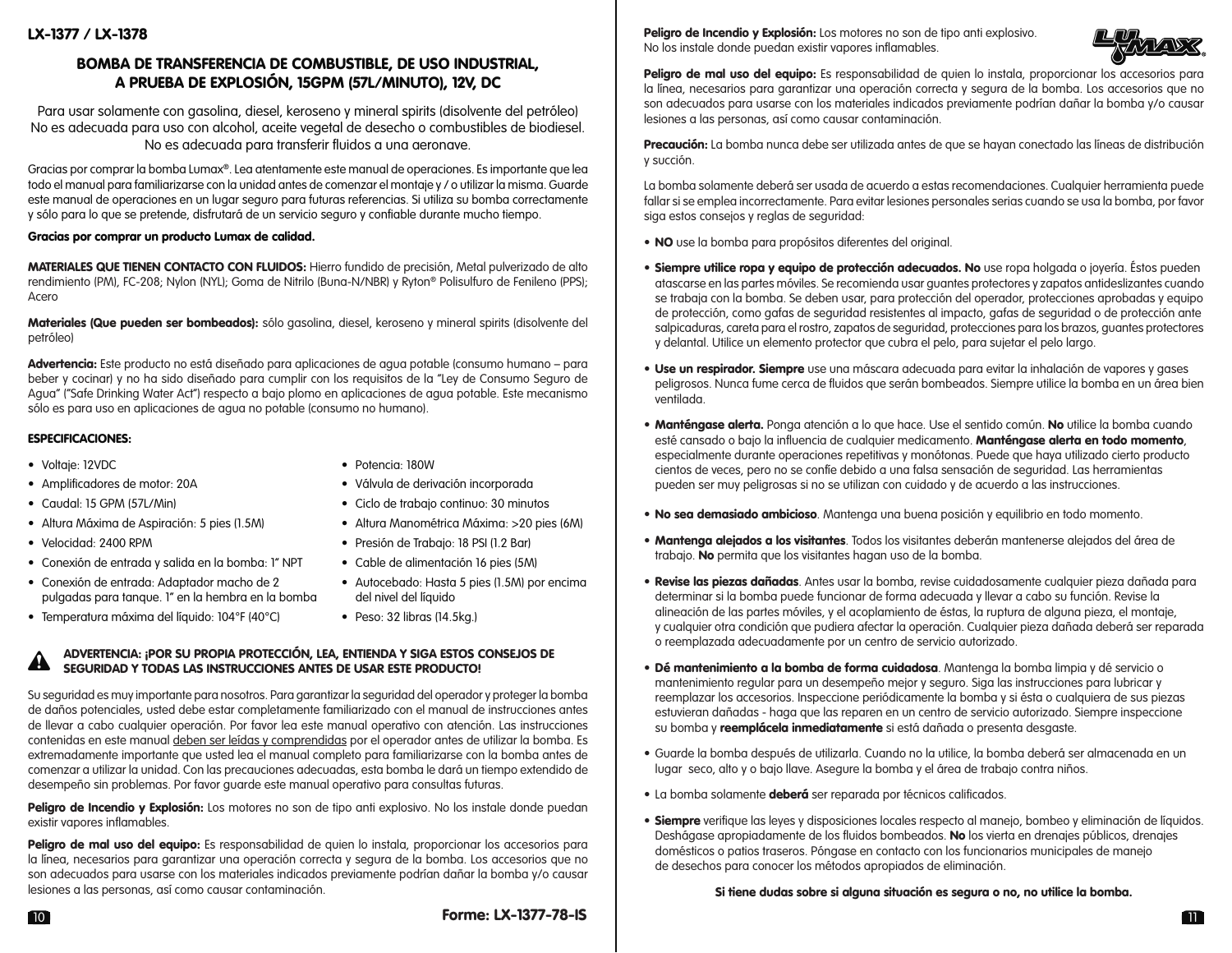# Para garantizar el uso seguro y eficiente del equipo, es esencial leer, comprender y seguir cada una de estas advertencias y precauciones:

- NO fumar cerca de la bomba ni utilizarla cerca de una llama abierta. Podría ocasionarse un incendio.
- Desconectar la bomba antes de darle servicio.
- Poner el interruptor en la posición de apagado (OFF) antes de conectar el equipo.
- Llevar los motores que necesiten servicio, a un centro autorizado de reparación, o enviarlos a la fábrica para que les den mantenimiento.
- Debe utilizarse un filtro en la salida de la bomba para garantizar que ningún material extraño sea transferido al contenedor de combustible.
- Se debe asegurar el tanque o barril para prevenir que se voltee al estar lleno o vacío.
- El motor de la bomba está equipado con una protección contra sobre carga térmica. Si este se sobrecalentase, se apagará automáticamente sin causar daño a las bobinas. Coloque el interruptor en la posición de apagado (OFF) para restablecer la bomba.

Inspección preliminar: Verifique que todos los componentes estén presentes. Solicite cualquier pieza faltante a Lumax.

- Verifique que la bomba no haya sufrido daños durante el transporte o almacenamiento.
- Limpie cuidadosamente las secciones de entrada y salida de succión y distribución, removiendo el polvo o los materiales de empaque.
- Verifique que las especificaciones eléctricas correspondan con las indicadas en la etiqueta de datos.
- Siempre instale el equipo en un área bien iluminada.

Posicionamiento y configuración: En caso de instalación al aire libre, proceda a proteger la bomba colocándola bajo un techo de protección.

Nota: La bomba puede ser instalada en cualquier posición (eje de la bomba, vertical u horizontalmente). La bomba debe ser fijada de forma estable utilizando los agujeros de la base del motor y los dispositivos de reducción de vibración.

Nota: La amplia gama de accesorios para la bomba la hacen adecuada para diferentes usos, instalaciones y aplicaciones. La base de soporte puede ser posicionada de diferentes formas.

Suministro de Energía Eléctrica: La bomba deberá ser energizada por una fuente segura y una línea de corriente directa: batería o suministro eléctrico de 12 V con transformador de seguridad. Las variaciones máximas aceptables de los parámetros eléctricos son: +/- 10% de voltaje.

Advertencia: El suministro de energía de líneas con valores que no caen dentro de los límites indicados podría causar daños severos a los componentes eléctricos y una reducción del rendimiento del equipo.

Conexiones Eléctricas: Es responsabilidad del instalador realizar las conexiones eléctricas conforme a las regulaciones aplicables. Cumpla con las siguientes instrucciones (no exhaustivas) para garantizar una conexión eléctrica adecuada:

- Antes de la instalación y el mantenimiento, asegúrese de que el suministro de energía eléctrica haya sido apagado.
- Use cables con secciones transversales mínimas, voltajes medidos y un tipo de instalación que sea adecuado para las características de las especificaciones de la bomba.
- Siempre cierre la tapa de la caja alargada de la terminal antes de habilitar el suministro de energía, después de haber verificado que el estado de las juntas garantice un nivel de protección IP55.

# Advertencias:



- 1. El cableado eléctrico deberá ser realizado por un electricista certificado que cumpla con los códigos locales. El incumplimiento de estos códigos podría provocar lesiones serias y/o daños, o incluso pérdida de la propiedad. Utilice solamente mangueras conductoras, de alambre estático, cuando bombee fluidos inflamables.
- 2. Este producto no deberá ser usado para transferir fluidos a una aeronave. Este producto no es adecuado para ser utilizado con fluidos para consumo humano o fluidos que contengan agua.
- 3. Las condiciones extremas de funcionamiento con ciclos de trabajo mayores a 30 minutos pueden causar que la temperatura del motor se eleve, de esta forma dañando el motor. Por cada ciclo de trabajo de 30 minutos, permita una fase de enfriamiento de 30 minutos con el motor apagado.
- 4. Use cinta de PTFE para sellar perfectamente todas la roscas de los tubos o mangueras.
- 5. Tiempo máximo del bypass: 3 minutos.
- 6. No ponga a funcionar el equipo en seco por más de 30 segundos.
- 7. Superficie caliente: Para reducir el riesgo de quemaduras, no toque la bomba.
- 8. Desconecte el circuito antes de retirar la tapa. El compartimento debe estar cerrado perfectamente cuando los circuitos se encuentren en funcionamiento.
- 9. Se debe instalar un sello en una distancia de 2" (50mm) del compartimento.

# Instrucciones de instalación

- 1. Enrosque firmemente la manguera de succión en la conexión de entrada de la bomba. Extienda la manguera de succión hacia el tanque o barril del vehículo dentro de una distancia de 3" del fondo del tanque.
- 2. Enrosque la conexión de entrada de la bomba en la abertura de 2" del tanque o barril. La conexión de entrada debe estar enroscada totalmente y de forma segura en el orificio del tanque o barril.
- 3. Antes de la instalación y el mantenimiento, asegúrese de que el suministro eléctrico haya sido deshabilitado y que las líneas eléctricas no tengan corriente. Ponga siempre el interruptor en la posición de apagado (OFF) antes de reconectar la energía eléctrica.
- 4. Verifique la correcta dirección de rotación de la bomba. Si ésta está invertida, verifique la polaridad del cable de conexión.

Cable Negro: Polo Negativo (-) Cable Rojo: Polo Positivo (+)

- 5. Los sistemas deben ser diseñados para requerir una cantidad mínima de empuje de succión. La "distancia equivalente de empuje" máxima es de 8 ft. (2.4M) para el diesel.
- 6. El tanque o barril deberá estar adecuadamente ventilado. Se debe utilizar un separador de agua para bombear diesel.

# 7. Cableado eléctrico de corriente directa (DC):

- 7.1 Retire la tapa de la caja de empalme de la bomba y estire los 2 cabes para lograr que las puntas expuestas estén accesibles por fuera de la caja de empalme.
- 7.2 Enrosque el conector del cable provisto, en la abertura del conducto de NPT de 1/2" de la caja de empalme.
- 7.3 Remueva 6" (150mm) de la protección exterior de un extremo del cable eléctrico provisto, teniendo cuidado de no dañar el cable negro y rojo de aislamiento.
- 7.4 Afloje la tuerca del conector del cable y pase el extremo expuesto del cable provisto a través del conector del cable hasta que 2" (50mm) de la sección de cable con protección estén dentro del conector del cable. Enrosque la tuerca del conector del cable.
- $12$  13 7.5 Remueva 1/2" del aislamiento de los extremos de los alambres negro y rojo. Utilizando las tuercas para cable provistas, conecte estos alambres con los alambres de la bomba, haciendo coincidir los colores. Asegúrese de que no quede expuesto ningún cable.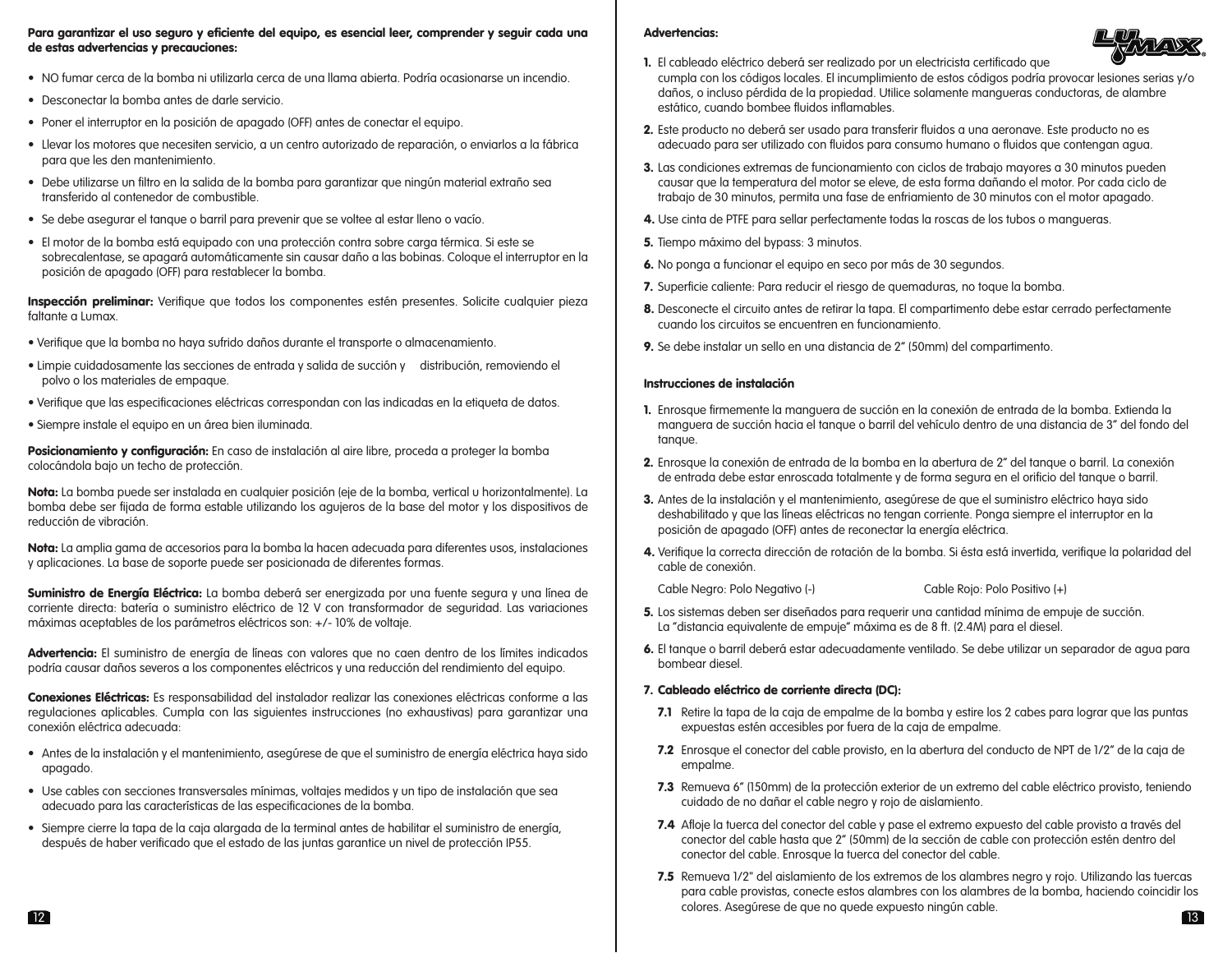7.6 Doble los cables hacia la caja de empalme y vuelva a colocar la tapa asegurándose de que la junta esté bien colocada. Asegúrese de que todos los tornillos estén en su sitio para que no existan espacios entre la tapa y la caja de empalme.



# Notas Sobre Líneas de Succión y Suministro

Línea de Suministro - Efectos sobre el Caudal: La longitud y diámetro de la tubería, como el caudal de líquido dispensado y los accesorios montados pueden crear contrapresiones por encima de las permitidas. En este caso, el control mecánico de la bomba (bypass) se activará para reducir el caudal.

Cómo reducir los efectos en el caudal: Para evitar estos problemas, se deben reducir las resistencias de flujo del sistema usando tuberías de diámetro más corto y / o más largo, así como accesorios de línea con baja resistencia (por ejemplo, boquilla automática para mayores caudales).

Características de las tuberías de suministro: La tubería de suministro debe tener las siguientes características técnicas:

- Diámetro nominal mínimo recomendado: 1" (25 mm)
- Presión de trabajo recomendada: 45 PSI (3 bar). Presión Máxima: 100 PSI (7 bar)

Línea de aspiración: Las bombas de desplazamiento positivo del diafragma son autocebantes y tienen una buena capacidad de succión. Durante la fase de arranque, cuando la tubería de succión está vacía y la bomba está húmeda, la unidad de la bomba puede aspirar líquido desde una distancia vertical máxima de 3 m (10 pies).

Nota: El tiempo de cebado puede durar unos minutos. Sugerimos realizar operaciones de cebado sin boquilla automática y asegurarse de que la bomba esté bien mojada.

Nota: Instale siempre una válvula de pedestal para evitar que el tubo de succión se vacíe y mantenga la bomba mojada en todo momento. Esto asegurará que la bomba siempre arranque inmediatamente la próxima vez que se use.



Cavitación: La bomba es capaz de trabajar con vacíos de hasta 7 PSI (0.5 bar) en la boca de succión. Una presión superior a 7 PSI (0.5 bar) puede causar cavitación, lo que provoca una caída en el caudal y un aumento en los niveles de ruido.

Cómo prevenir la cavitación: Es importante asegurar vacíos baios en la boca de succión siguiendo las recomendaciones de abajo:

- Usar tuberías cortas con diámetro mayor o idéntico
- Reducir las curvas al máximo en las tuberías
- Usar filtros de succión de gran sección
- Usar válvulas de pedestal con mínima resistencia posible
- Mantener los filtros de succión limpios porque aumentan la resistencia del sistema cuando se atascan.

Nota: La distancia vertical entre la bomba y el fluido debe estar dentro del máximo de 10 pies (3 m) requerido para el cebado. Si la distancia es mayor, se debe instalar una válvula de pedestal para permitir que las tuberías de succión se llenen y las tuberías de diámetro sean más grandes. Se recomienda que la bomba no se instale a una distancia vertical mayor de 10 pies (3 m).

Nota: Si el tanque de succión es más alto que la bomba, debe instalarse una válvula anti-sifón para evitar fugas accidentales del producto. Determine el tamaño de la instalación para contener la contrapresión causada por los golpes de ariete.

Nota: Es una buena práctica instalar inmediatamente medidores de presión de vacío y aire en las entradas y salidas de la bomba, lo que permite verificar que las condiciones de operación estén dentro de los límites previstos. Para evitar que las tuberías de succión se vacíen cuando la bomba se detiene, se debe instalar una válvula de pedestal.

Características de las tuberías de succión: La tubería de succión debe tener las siguientes especificaciones técnicas:

- Diámetro nominal mínimo recomendado: 1" (25 mm)
- Presión nominal recomendada: 100 PSI (7 bar)
- Utilice tuberías adecuadas para un funcionamiento con vacío bajo (por ejemplo, con núcleo metálico)

Ciclo de trabajo: Las bombas han sido diseñadas para un uso intermitente y un ciclo de trabajo de 30 minutos en condiciones de máxima contrapresión.

Nota: El funcionamiento de la bomba en condiciones de by-pass sólo está permitido por períodos cortos de tiempo (3 minutos máximo).

Conexiones de tubería: Antes de realizar cualquier conexión de tubería, consulte las indicaciones visuales, es decir, la flecha en el cabezal de la bomba para identificar la succión y el suministro. La bomba nunca debe funcionar antes de que se hayan conectado las líneas de suministro y succión.

Nota: Una conexión errónea puede causar daños graves a la bomba.

# Inspección Preliminar:

- Antes de la conexión, asegúrese de que la tubería y el tanque de succión estén libres de suciedad y cualquier residuo sólido que podría dañar la bomba y / o sus accesorios.
- Antes de conectar la tubería de suministro, llene parcialmente el cuerpo de la bomba desde el lado de descarga con el líquido que necesita ser bombeado para facilitar el cebado.
- No utilice accesorios roscados cónicos, ya que podrían dañar las aberturas roscadas de entrada o salida de la bomba si están demasiado apretados.

Nota: Si aún no está instalado, coloque un filtro de succión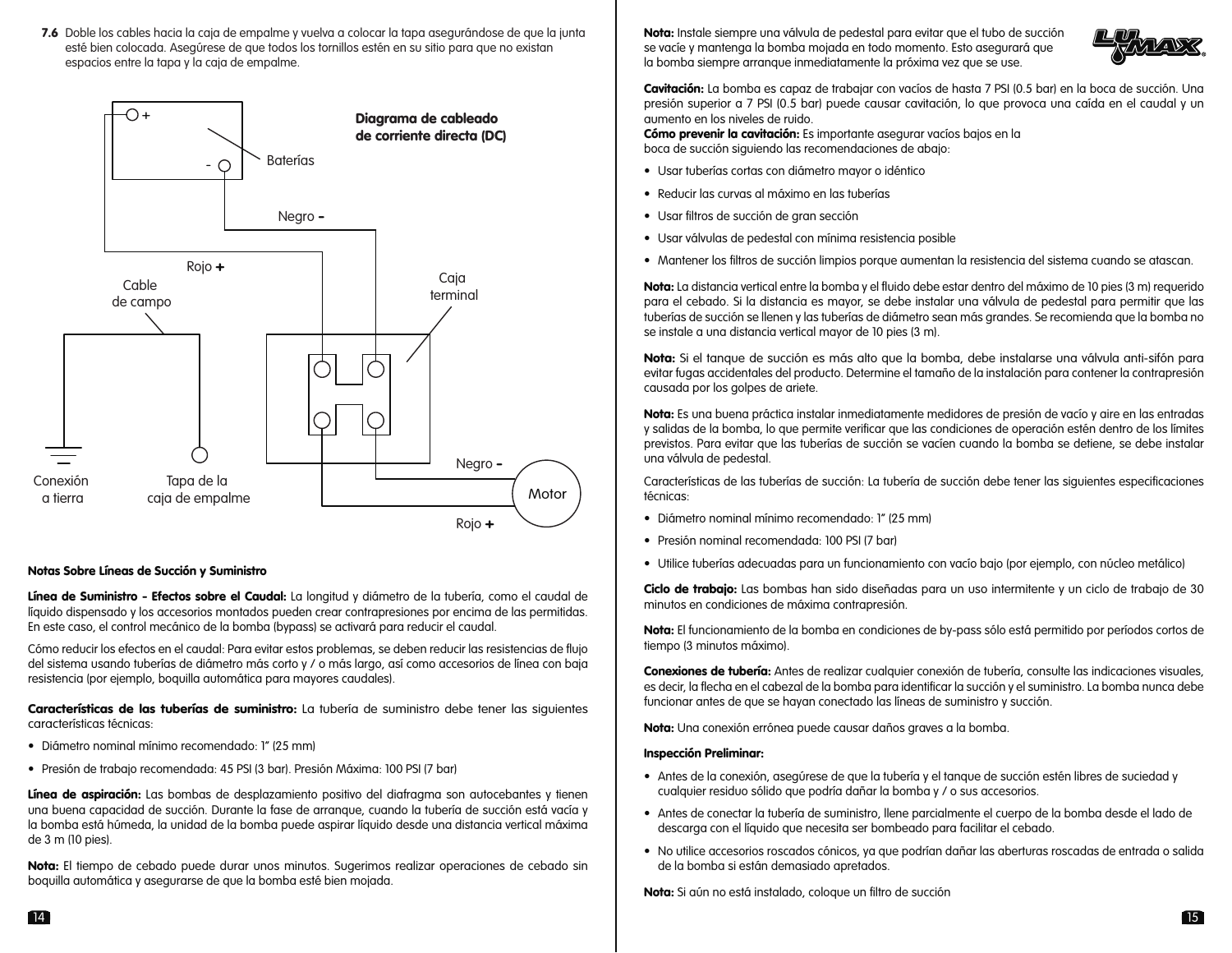Arranque inicial: Compruebe que la cantidad de líquido en el tanque de succión sea mayor que la cantidad que desea transferir.

- Asegúrese de que la capacidad residual del tanque de suministro sea mayor que la cantidad que desea transferir.
- Asegúrese de que los accesorios de tubería y línea estén en buenas condiciones.

#### Advertencia: Riesgo de Gases o Fluidos Tóxicos

- Nunca ponga en marcha o detenga la bomba conectando o desconectando el suministro eléctrico.
- El contacto prolongado con algunos líquidos puede dañar la piel. El uso de guantes, máscara y gafas de seguridad es muy recomendado.

Nota: No haga funcionar la bomba en seco durante más de 2 minutos. Esto puede causar daños graves a sus componentes. Las fugas de líquido pueden dañar objetos y lesionar a las personas.

Nota: Las condiciones extremas de operación con ciclos de trabajo de más de 30 minutos pueden causar que la temperatura del motor aumente, dañando así el motor. Para cada ciclo de trabajo de 30 minutos, inicie una fase de reposo de al menos 30 minutos con el motor apagado.

Durante la fase de cebado, la bomba debe descargar todo el aire que está inicialmente presente desde la línea de suministro. Por lo tanto, es necesario mantener la abertura de salida abierta para permitir la evacuación del aire.

Nota: Si se instala una boquilla dispensadora de tipo automático en el extremo de la línea de suministro, será difícil realizar la evacuación del aire debido al dispositivo de detención automático que mantiene la válvula cerrada. Se recomienda eliminar la boquilla automática temporalmente durante el arranque inicial.

Si la Bomba No Apaga: Dependiendo de las características del sistema, la fase de cebado puede durar de varios segundos a unos pocos minutos. Si esta fase se prolonga, detenga la bomba y verifique que:

- La bomba no esté funcionando completamente seca (llenarla con fluido de la línea de suministro)
- La tubería de succión impida la infiltración de aire
- El filtro de succión no esté obstruido
- La altura de succión no sea superior a 6,5 pies (2 m)
- Se haya liberado todo el aire de la tubería de suministro

Al Final de la Puesta en Marcha Inicial: Cuando haya ocurrido el cebado, verifique que la bomba esté funcionando dentro del rango previsto, en particular que:

- En condiciones de contrapresión máxima, la absorción de potencia del motor permanezca dentro de los valores mostrados en la etiqueta de identificación
- La presión de succión no sea mayor a 3 PSI (0,2 bar)
- La contrapresión de suministro no exceda la contrapresión máxima para la bomba.

Uso de la Bomba: La bomba nunca debe funcionar antes de que se hayan conectado las líneas de suministro y succión.

# Uso Diario:

- 1. Si se utilizan tuberías flexibles, fije los extremos de la tubería a los tanques. Si no hay una ranura, sujete firmemente la tubería de suministro antes de comenzar la dispensación.
- 2. Antes de poner en marcha la bomba, asegúrese de que la válvula de suministro esté cerrada (Boquilla de Dispensación o Válvula de Línea)
- 3. Encienda el interruptor
- 4. Abra la válvula de suministro, sujetando firmemente la tubería
- 5. Durante la dispensación, no inhale el producto bombeado
- 6. Si derrama cualquier líquido mientras lo dispensa, deposítelo con tierra o arena para absorberlo y limitar su propagación
- 7. Cierre la válvula de suministro para detener el suministro
- 8. Cuando termine de dispensar, apague la bomba

Nota: La válvula de derivación permite el funcionamiento con el suministro cerrado sólo por períodos cortos (3 minutos máximo). Para evitar dañar la bomba, asegúrese de que la bomba esté apagada después de usarla.

En caso de un corte de corriente, apague la bomba inmediatamente. Si se usan selladores en el circuito de succión y suministro de la bomba, asegúrese de que estos productos no se liberen dentro de la bomba. Los cuerpos extraños en el circuito de succión y de suministro de la bomba podrían provocar un funcionamiento defectuoso y la rotura de los componentes de la bomba. En caso de que la bomba funcione en seco por un tiempo prolongado, el circuito de succión puede estar vacío y esto puede dificultar la succión. Si es así, llene el circuito de succión con agua desmineralizada.

### Mantenimiento:

Instrucciones de seguridad: La bomba está diseñada y construida para requerir una cantidad mínima de mantenimiento. Antes de realizar cualquier trabajo de mantenimiento, desconecte el sistema de dispensación de cualquier suministro eléctrico o hidráulico. Durante el mantenimiento, el uso del equipo protector personal (EPP) es obligatorio. Siempre tenga en cuenta las siguientes recomendaciones básicas para un buen funcionamiento de la bomba:

• Todo el mantenimiento debe ser realizado únicamente por personal cualificado. La manipulación puede conducir a una degradación del rendimiento, lesiones a personas y / o propiedad y puede generar la anulación de la garantía.

Siempre que haya riesgo de heladas, vacíe el circuito y la bomba, teniendo cuidado de colocar la bomba en un ambiente donde la temperatura no sea inferior a 0° C (32 ° F). Compruebe que las etiquetas que se encuentran en el sistema de dispensación no se deterioren ni se separen con el tiempo.

#### Medidas que deben tomarse:

Una Vez a la Semana: Compruebe que las conexiones de tubería no se pierdan para evitar fugas

• Compruebe y mantenga limpio el filtro instalado en la línea de succión

Una Vez al Mes: Revise el cuerpo de la bomba y manténgalo limpio y libre de cualquier impureza

• Compruebe que los cables de suministro eléctrico estén en buenas condiciones de funcionamiento.

Problemas y soluciones: Ante cualquier problema contacte al distribuidor autorizado más cerca de usted.



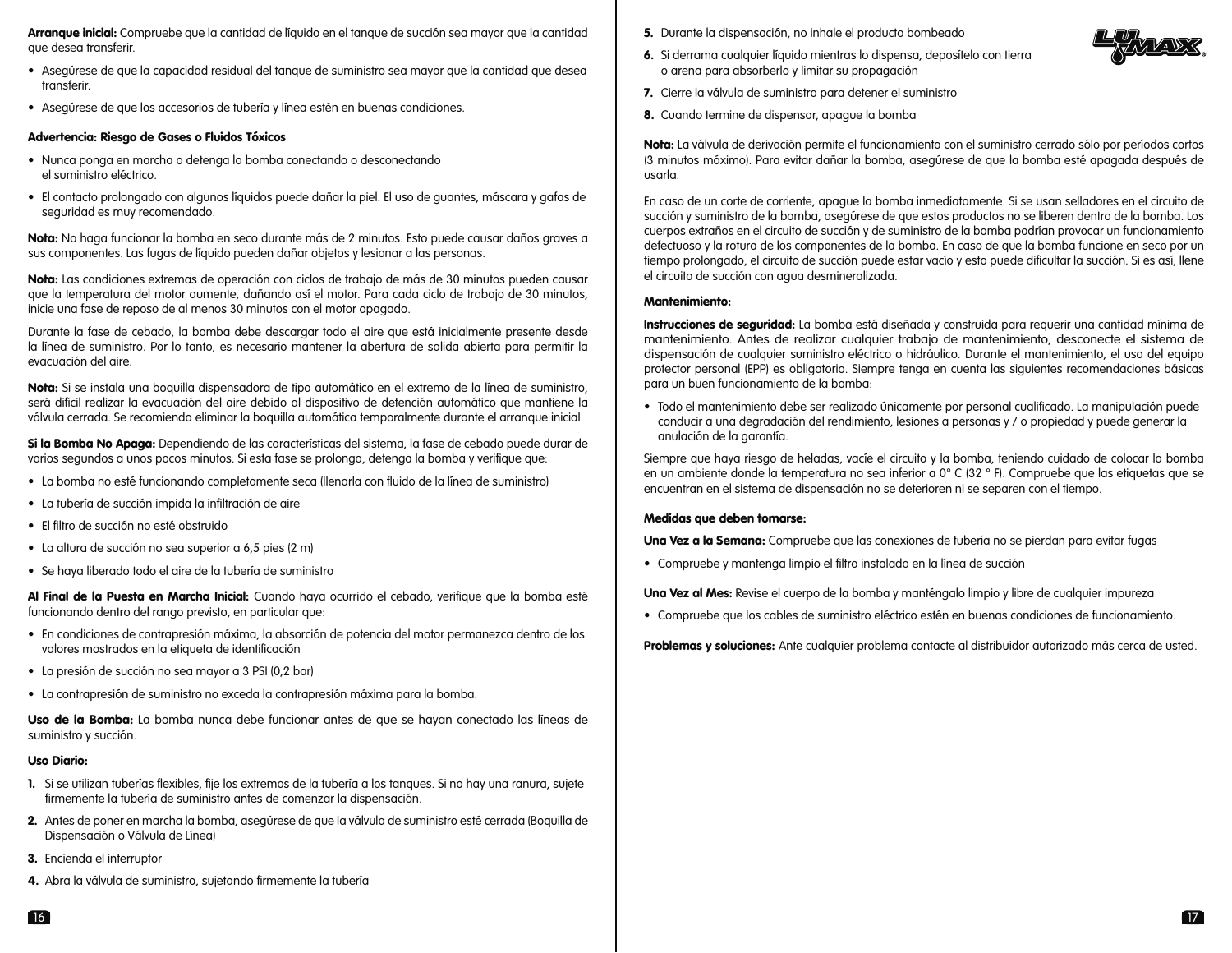# TABLA DE RESOLUCIÓN DE PROBLEMAS

| Problema                                | <b>Causa Probable</b>                                                                 | <b>Acción Correctiva</b>                                                                                         |  |
|-----------------------------------------|---------------------------------------------------------------------------------------|------------------------------------------------------------------------------------------------------------------|--|
| El motor<br>no gira                     | Falta de energía eléctrica                                                            | Comprobar las conexiones eléctricas y los<br>sistemas de seguridad                                               |  |
|                                         | Rotor atascado                                                                        | Comprobar posibles daños u obstrucción de<br>los componentes giratorios                                          |  |
|                                         | Cierre de la protección contra<br>sobrecarga térmica                                  | Deslice el interruptor de encendido/apagado<br>a la posición de apagado (OFF) para<br>restablecer la bomba.      |  |
|                                         | Problemas con el motor                                                                | Póngase en contacto con el centro de servicio<br>autorizado                                                      |  |
| El motor gira lentamente<br>al arrancar | Voltaje bajo en la línea de<br>suministro eléctrico                                   | Mantener el voltaje dentro de los límites<br>establecidos                                                        |  |
| Caudal bajo o nulo                      | Nivel bajo en el tanque de succión                                                    | Recargar el tanque                                                                                               |  |
|                                         | Válvula de pedestal bloqueada                                                         | Limpiar y / o reemplazar la válvula                                                                              |  |
|                                         | Filtro obstruido                                                                      | Limpiar el filtro                                                                                                |  |
|                                         | Presión de succión excesiva                                                           | Colocar la bomba más baja con respecto<br>al nivel del tanque o aumentar la sección<br>transversal de la tubería |  |
|                                         | Elevada pérdida del cabezal en el circuito<br>de distribución (con el bypass abierto) | Usar tuberías más cortas o<br>de mayor diámetro                                                                  |  |
|                                         | Válvula de bypass bloqueada                                                           | Desmontar la válvula, limpiarla y/o reemplazarla                                                                 |  |
|                                         | Está entrando aire a la bomba<br>por la tubería de succión                            | Comprobar los sellos de las conexiones                                                                           |  |
|                                         | Reducción de diámetro en la<br>tubería de succión                                     | Utilizar tuberías adecuadas para trabajar<br>bajo presión de succión                                             |  |
|                                         | Baja velocidad de rotación                                                            | Comprobar el voltaje en la bomba. Ajustar el<br>voltaje y/o utilizar cables de mayor sección<br>transversal      |  |
|                                         | La tubería de succión está apoyada en<br>el fondo del tanque                          | Levantar la tubería                                                                                              |  |
| Aumento del ruido<br>de la bomba        | Se está formando vacío                                                                | Reducir la presión de succión                                                                                    |  |
|                                         | Funcionamiento irregular del<br>bypass                                                | Dispensar hasta que el aire sea purgado del<br>sistema de by-pass                                                |  |
|                                         | Presencia de aire en el fluido                                                        | Verificar las conexiones de succión                                                                              |  |
| La bomba no ceba                        | Circuito de succión bloqueado                                                         | Remueva el bloqueo del circuito de succión                                                                       |  |
|                                         | Mal funcionamiento de la válvula al pie<br>instalada en el circuito de succión        | Reemplazar la válvula de pedestal                                                                                |  |
|                                         | Las cámaras de succión están secas                                                    | Añadir líquido del lado de descarga<br>de la bomba                                                               |  |
|                                         | Las cámaras de succión están secas o<br>bloqueadas                                    | Retirar los bloqueos de las válvulas de succión<br>y de suministro                                               |  |
| Fugas del cuerpo de la<br>bomba         | Sello Dañado                                                                          | Verifique y reemplace el sello mecánico                                                                          |  |

18 19 © 2017 Lumax®, Todos los derechos reservados. Form: LX-1377-78-IS

LX-1377 / LX-1378



# POMPE AU TRANSFERT DE COMBUSTIBLES, À USAGE INDUSTRIEL, À L'ÉPREUVE D'EXPLOSIONS, 15GPM (57L/Minute), 12V, DC

À utiliser uniquement avec de l'essence, diesel, kérosène et mineral spirits (dissolvant du pétrole) L'appareil n'est pas approprié pour être utilisé avec de l'alcool, huile végétale résiduelle ou combustibles biodiesel. La pompe n'est pas adéquate pour transférer des fluides à un avion.

Merci d'avoir acheté cette Pompe Lumax®. Veuillez lire attentivement ce manuel d'utilisation. Il est important que vous lisiez le manuel complet afin de vous familiariser avec l'unité avant de commencer le montage et/ ou utiliser l'unité. Veuillez garder ce manuel d'utilisation dans un endroit sûr pour toute consultation future. Si vous utilisez votre pompe correctement, et uniquement pour le but pour lequel elle a été fabriquée, vous profiterez d'un service sûr et fiable pendant longtemps. Merci d'acheter un produit de qualité Lumax.

MATÉRIAUX QUI ONT CONTACT AVEC DES FLUIDES: Fonte à précision, Métal pulvérisé haut rendement (PM), FC-208, Nylon (NYL) ; caoutchouc nitrile (Buna-N/NBR) et Ryton® Polysulfure de Phénylène (PPS); Acier

Matières (pouvant être pompées): uniquement de l'essence, diesel, kérosène et mineral spirits (dissolvant du pétrole)

Avertissement: Ce produit n'est pas conçu pour des applications d'eau potable (consommation humaine à boire et utiliser dans la cuisine) et il n'a pas été conçu pour être conformément aux conditions de la « Loi de consommation sûre d'eau » ("Safe Drinking Water Act") par rapport au bas niveau de plomb dans des applications d'eau potable. Ce mécanisme doit uniquement être utilisé en des applications d'eau non potable (consommation non humaine).

# SPÉCIFICATIONS:

- 
- Ampérage du Moteur: 20A Valve By-pass Intégrée
- 
- 
- 
- Auto préparation: Jusqu'à 5 ft. (1.5M) au dessus Type de prise d'admission: Mâle 2" dans
- 
- Prise d'admission et sortie de la pompe: 1" NPT Poids: 32 lbs. (14.5kg.)
- Tension: 12VDC Puissance: 180W
	-
- Débit: 15 GPM (57L/Min) Cycle continu de fonctionnement: 30 Minutes
- Poussée maximale de succion: 5 ft. (1.5M) Hauteur totale maximale du récipient: >6M
- Vitesse: 2400 RPM Pression de fonctionnement: 18 PSI (1.2 Bar)
	- l'adaptateur du réservoir. 1" Femme sur la pompe
- Câble d'alimentation: 16 Ft. (5M) Température maximale des liquides : 104°F (40°C)
	-

#### AVERTISSEMENT: POUR VOTRE PROPRE PROTECTION, LISEZ, COMPRENEZ ET SUIVEZ CES CONSEILS DE SÉCURITÉ ET TOUTES LES INSTRUCTIONS AVANT D'UTILISER CE PRODUIT !  $\blacktriangle$

Votre sécurité est très importante pour nous. Afin de garantir la sécurité de l'opérateur et protéger la pompe des dommages potentiels, vous devez être complètement familiarisé avec le manuel d'instructions avant de réaliser toute opération. Veuillez lire ce manuel opératif attentivement. Les instructions contenues dans ce manuel doivent être lues et comprises par l'opérateur avant d'utiliser la pompe. Il est extrêmement important que vous lisiez le manuel complet pour vous familiariser avec la pompe avant de commencer à utiliser l'unité. Avec les précautions appropriées, cette pompe vous fournira un temps prolongé de performance sans problèmes. Veuillez garder ce manuel opératif pour consultations futures.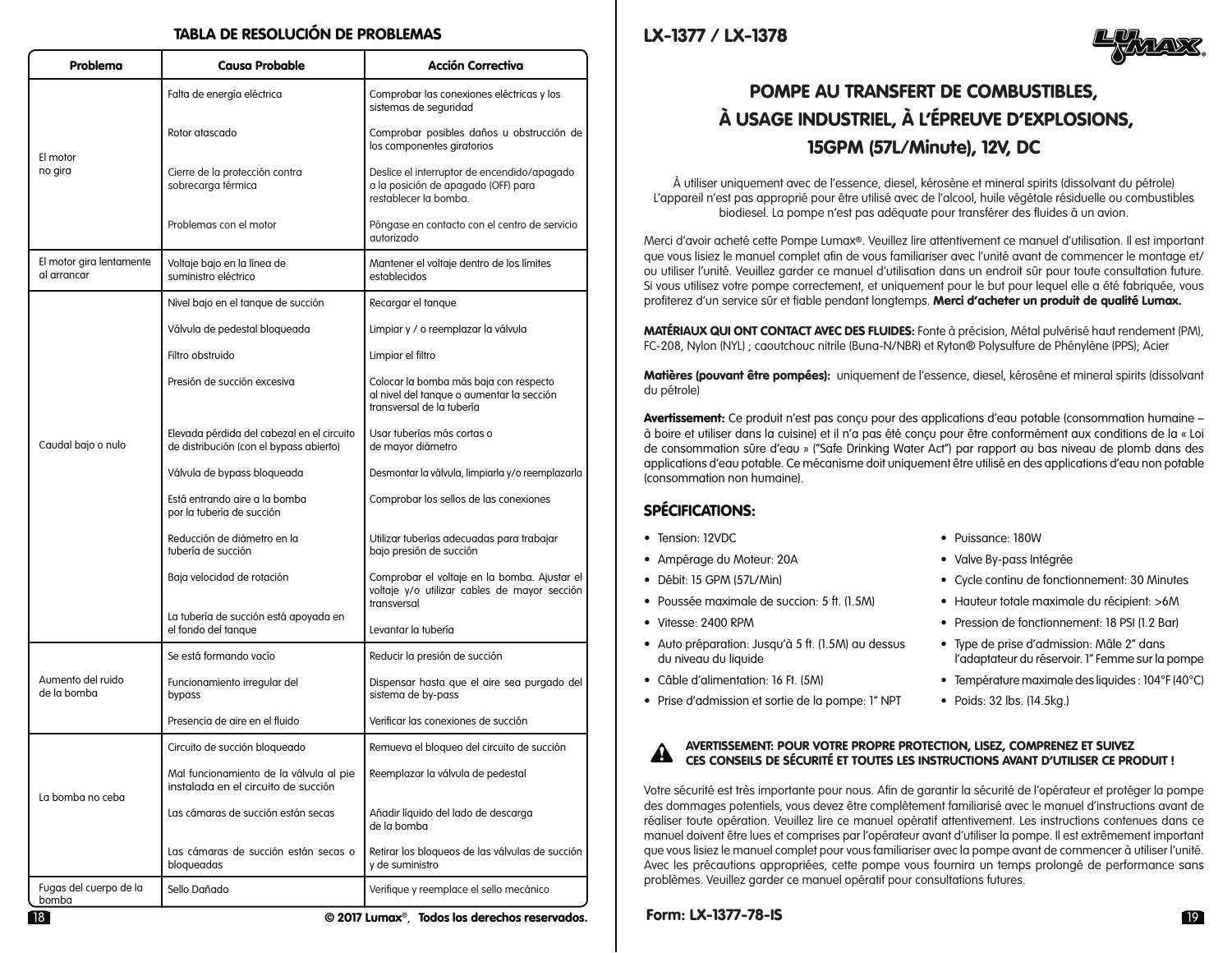Danger d'incendie et explosion: Les moteurs ne sont pas de type anti explosif. Ne les installez pas où il pourrait y avoir des vapeurs inflammables.

Danger de mauvaise utilisation du matériel: Il est responsabilité des gens qui en font l'installation, de fournir les accessoires pour la ligne, nécessaires pour assurer une opération correcte et sûre de la pompe. Les accessoires qui ne sont pas appropriés à être utilisés avec les matériaux indiqués préalablement pourraient endommager la pompe et causer des blessures aux gens, de même que causer pollution.

Précaution: La pompe ne doit pas être utilisée avant que les lignes de distribution et succion n'aient été branchées.

La pompe devra uniquement être utilisée en accord avec ces recommandations. Tout outil peut tomber en panne s'il est utilisé incorrectement. Pour éviter des blessures personnelles sévères lors de l'utilisation de la pompe, veuillez suivre ces conseils et règles de sécurité:

- NE utilisez pas la pompe pour des activités différentes à son but originel.
- Utilisez toujours des vêtements et équipement de protection approprié. N'utilisez pas des vêtements amples ou bijouterie. Ceux-ci pourraient se faire coincer entre les pièces mobiles. Il est recommandé d'utiliser gants protecteurs et chaussures anti glissants lorsqu'on travail avec la pompe. Il faut utiliser, pour protection de l'opérateur, dispositifs de protection approuvés et équipements de protection tels que lunettes de sécurité résistantes aux impacts, lunettes de sécurité ou de protection contre éclaboussures, masque pour le visage, chaussures de sécurité, protection pour les bras, gants protecteurs et tablier. Utilisez un élément protecteur qui couvre les cheveux, afin de tenir les cheveux longs.
- Utilisez un respirateur. Utilisez toujours un masque adéquat afin d'éviter l'inhalation de vapeurs et gaz dangereux. Ne fumez jamais près des fluides à être pompés. Utilisez toujours la pompe dans une zone bien ventilée.
- Restez alerte. Faites attention à ce que vous faites. Utilisez le sens commun. N'utilisez pas la pompe si vous êtes fatigué ou sous l'influence d'un médicament. Restez alerte en tout moment, spécialement pendant opérations répétitives et monotones. Peut-être vous avez utilisé certains produits une centaine de fois, mais ne vous laissez pas rassurer par une fausse sensation de sécurité. Les outils peuvent être très dangereux s'ils ne sont pas utilisés avec précaution et selon les instructions.
- Ne soyez pas trop ambitieux. Maintenez une bonne position et équilibre en tout moment.
- Maintenez les visiteurs éloignés. Tous les visiteurs devront être éloignés de la zone de travail. Ne permettez pas que les visiteurs utilisent la pompe.
- Vérifiez les pièces endommagées. Avant d'utiliser la pompe, vérifiez soigneusement toute pièce endommagée pour déterminer si la pompe peut fonctionner de façon appropriée et réaliser sa fonction. Vérifiez l'alignement des pièces mobiles et le couplement de ces dernières, la rupture d'une pièce, le montage, et toute autre condition qui pourrait affecter l'opération. Toute pièce endommagée devra être réparée ou remplacée correctement chez un centre de service autorisé.
- Fournissez maintenance à la pompe soigneusement. Maintenez la pompe propre et fournissez du service ou maintenance réguliers pour une performance meilleure et sûre. Suivez les instructions pour lubrifier et remplacer les accessoires. Inspectez périodiquement la pompe, et si celle-ci où une des ses pièces seraient endommagées, - faites-les réparer chez un centre de service autorisé. Inspectez toujours votre pompe est remplacez-la immédiatement si elle est endommagée ou présente usure.
- Stockez la pompe après l'utiliser. Quand vous ne l'utilisez pas, la pompe devra être stockée dans un endroit sec, haut et/ou à clé. Assurez la pompe et la zone de travail contre les enfants.
- La pompe devra uniquement être réparée par des techniciens qualifiés.
- Vérifiez toujours les lois et dispositions locales par rapport à la manipulation, pompage et élimination de liquides. Débarrassez-vous de façon adéquate des fluides pompés. Ne les renversez pas dans drainages publiques, drainages ménagers ou jardins de derrière. Prenez contact avec les fonctionnaires municipaux responsables de la manipulation de déchets afin de vous informer sur les méthodes appropriées d'enlèvement.

Si vous avez des doutes par rapport à si une situation est sûre ou non, n'utilisez pas la pompe.

Pour assurer une utilisation sûre et efficace de l'appareil, il est essentiel de lire, comprendre et suivre chacune des ces avertissements et précautions:



- NE pas fumer près de la pompe ou ne l'utiliser près d'une flamme ouverte. Un incendie pourrait être occasionné.
- Débrancher la pompe avant de réaliser le service.
- Mettre l'interrupteur dans la position éteint (OFF) avant de brancher l'appareil.
- Apporter les moteurs à service chez un centre autorisé de service, ou les renvoyer à l'usine pour maintenance.
- Il est nécessaire d'utiliser un filtre dans la section de sortie de la pompe pour assurer que aucun matériel étrange soit transféré au réservoir de combustible.
- Il faut fixer le réservoir ou tonneau pour prévenir que celui-ci se renverse lorsqu'il est plein ou vide.
- Le moteur de la pompe est équipé d'une protection contre la surcharge thermique. Si celui-ci se surchauffait, il sera éteint automatiquement sans causer de dommage à la bobine. Mettez l'interrupteur dans la position éteint (OFF) pour réinitialiser la pompe.

Inspection préliminaire: Vérifiez que tous les composants soient présents. Contactez Lumax s'il y aurait de pièces manquantes.

- Vérifiez que la pompe n'ait pas subi des dommages pendant le transport et le stockage.
- Nettoyez soigneusement les sections d'admission et sortie de succion et distribution, en remuant la poussière ou les matériaux d'emballage.
- Vérifiez que les spécifications électriques correspondent à celles indiquées dans l'étiquette des spécifications.
- Installez la pompe toujours dans une zone bien éclairée.

Emplacement et configuration: En cas d'installation en plein air, procédez à protéger la pompe en la plaçant au-dessous d'une toiture de protection.

Note: La pompe peut-être installée en n'importe quelle position (axe de la pompe, verticale ou horizontalement). La pompe doit être fixée de façon stable en utilisant les trous sur la base du moteur et les dispositifs de réduction des vibrations.

Note: La gamme d'accessoires de la pompe la rend adéquate pour plusieurs usages, installations et applications. La base à support peut-être positionnée de différentes façons.

Alimentation électrique: La pompe devra être alimentée par une source sûre et du courant direct: batterie ou alimentation à 12 V avec transformateur de sécurité. Les variations maximales acceptables des paramètres électriques sont: +/- 10% de tension.

Avertissement: L'alimentation de lignes avec des valeurs qui ne rentrent pas dans les limites indiquées pourrait causer dommages sévères aux composants électriques et une réduction de la performance de l'appareil.

Branchements Électriques: C'est responsabilité de l'installateur, réaliser les branchements électriques conformes aux régulations applicables. Respectez les instructions suivantes (non exhaustives) afin d'assurer un branchement électrique approprié:

- Avant de l'installation et la maintenance, assurez-vous que l'alimentation électrique ait été coupée.
- Utilisez des câbles avec sections transversales minimales, voltages mesurés et un type d'installation qui soit approprié pour les caractéristiques des spécifications de la pompe.
- Fermez toujours le couvercle de la caisse étroite de la terminale avant d'activer l'alimentation électrique, après avoir vérifié que l'état des joints assure un niveau de protection IP55.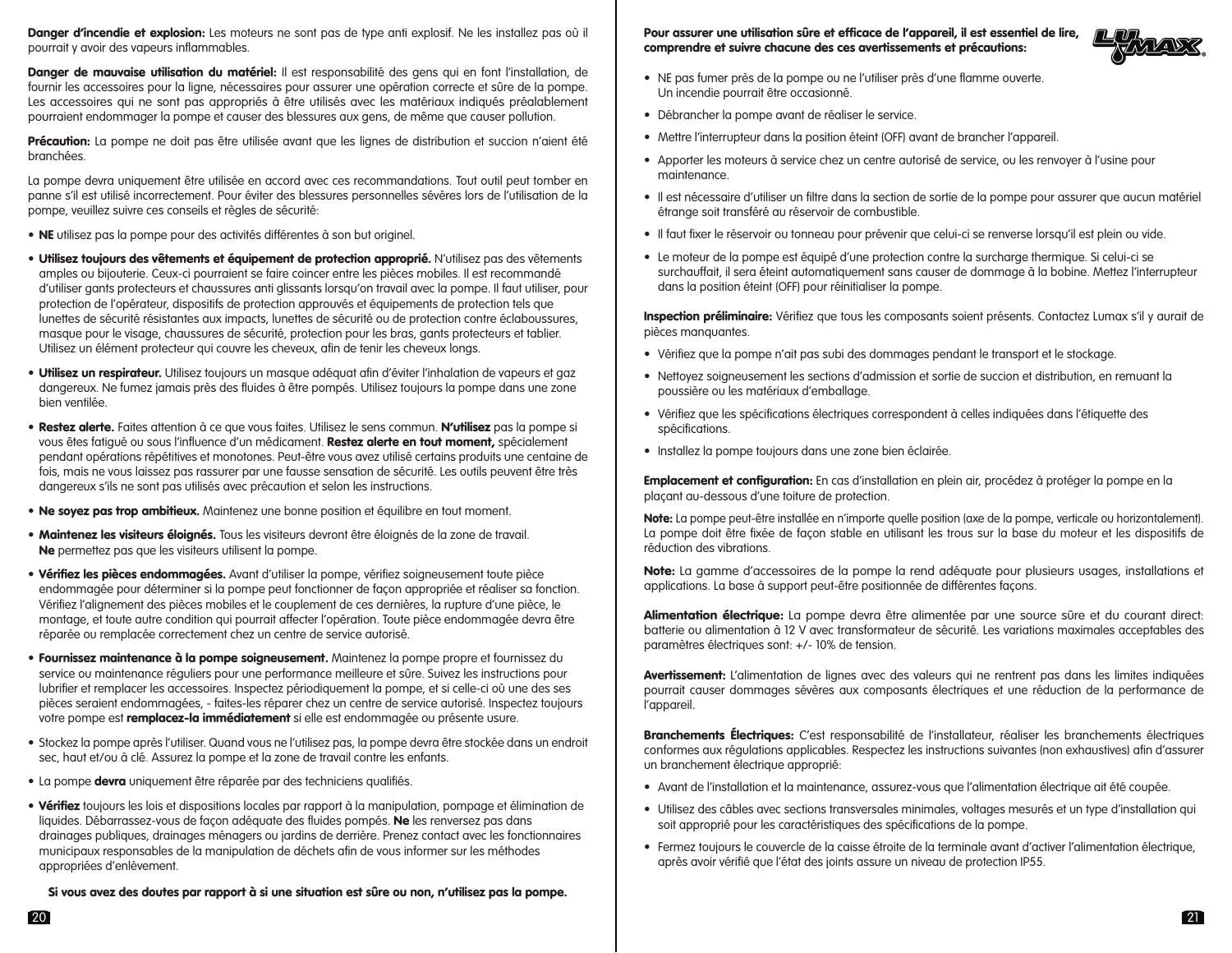# Avertissements:

- 1. L'installation électrique devra être réalisée par un électricien qualifié qui observe les codes locaux. Le non-respect de ces codes pourrait causer des blessures sévères et/ou dommages, ou même la perte de la propriété. Utilisez uniquement des tuyaux conducteurs, en fils de fer statiques, lorsque vous pompez des fluides inflammables.
- 2. Ce produit ne devra être utilisé pour transférer des fluides à un avion. Ce produit n'est pas adéquat pour être utilisé avec des fluides pour consommation humaine ou fluides qui contiennent d'eau.
- 3. Les conditions extrêmes pendant cycles de fonctionnement supérieurs à 30 minutes peuvent causer que la température du moteur s'élève, endommageant ainsi le moteur. Par chaque cycle fonctionnement de 30 minutes, permettez une phase de refroidissement de 30 minutes avec le moteur éteint.
- 4. Utilisez du ruban PTFE pour sceller parfaitement tous les filets des tuyaux.
- 5. Temps maximal du by-pass : 3 minutes.
- 6. Ne mettez pas la pompe en marche à sec pour plus de 30 secondes.
- 7. Surface chaude : afin de réduire le risque de brûlures, ne touchez pas à la pompe.
- 8. Débranchez le circuit avant de retirer le couvercle. Le compartiment doit être parfaitement fermé lorsque les circuits sont en fonctionnement.
- 9. Il faut installer un joint à une distance de 2" (50mm) du compartiment.

### Instructions d'installation

- 1. Vissez fermement le tuyau de succion dans la prise d'admission de la pompe. Étirez le tuyau de succion vers un réservoir ou tonneau à une distance de 3" du fond de ce dernier.
- 2. Vissez la prise d'admission de la pompe dans l'ouverture de 2" du réservoir ou tonneau. La prise d'admission devra être vissée complètement et en toute sécurité à la bonde du réservoir ou tonneau.
- 3. Avant de l'installation et la maintenance, assurez-vous que l'alimentation électrique ait été coupée et que les lignes électriques n'aient plus de courant.
- 4. Vérifiez que la direction de rotation de la pompe soit correcte. Si celle-ci est invertie, vérifiez la polarité du câble de branchement.
- Câble noir: Borne Négative (-) Câble rouge: Borne Positive (+)
- 5. Les systèmes sont conçus pour requérir une quantité minimale de poussée de succion. La « distance maximale équivalent de poussée » est 8 ft. (2.4M) pour le diesel.
- 6. Le réservoir ou tonneau doit être adéquatement ventilé. Un séparateur d'eau devra être utilisé pour pomper du diesel.
- 7. Installation électrique courant directe (DC) :
- 7.1 Retirez le couvercle de la caisse à jonction et étirez les 2 câbles pour rendre les bouts exposés accessibles dehors la caisse à jonction.
- 7.2 Vissez le connecteur du câble fourni, dans l'ouverture du tube NPT 1/2" de la caisse à jonction.
- 7.3 Remuez 6" (150mm) de la protection extérieure d'un bout du câble électrique fourni, en ayant précaution de ne pas endommager le câble rouge et noir d'isolation.
- 7.4 Desserrez l'écrou du connecteur du câble et passez l'extrême exposé du câble fourni à travers le connecteur du câble jusqu'à ce que 2" (50mm) de la section du câble avec protection soit à l'intérieur du connecteur du câble. Vissez l'écrou du connecteur du câble.
- 7.5 Remuez 1/2" de l'isolement des bouts des fils rouge et noir. En utilisant les écrous au câble fournis, reliez ces fils avec les fils de la pompe, en faisant correspondre les couleurs. Assurez-vous que aucun câble ne reste exposé.
- 7.6 Pliez les câbles vers la caisse à jonction et remettez le couvercle en vous assurant que le joint soit bien placé. Assurez-vous que toutes les vis soient en place pour qu'il n'y ait d'écarts entre le couvercle et la caisse à jonction.



#### Notes sur les lignes de distribution et succion

Ligne de distribution - Effets sur le débit: La longueur et le diamètre du tuyau, le débit du liquide déversé et les accessoires adaptés, peuvent créer des pressions négatives au-dessus de celles approuvées. Dans ces cas là, le contrôle mécanique de la pompe (by-pass) sera activé afin de réduire le débit.

Comment réduire les effets sur le débit: Pour éviter ces problèmes, la résistance du système à la circulation doit être réduite en utilisant des tuyaux d'un diamètre plus petit et/ou plus grand, ainsi qu'accessoires pour la ligne avec résistance basse (par exemple, buses automatiques pour débits supérieurs).

Caractéristiques des tuyaux de distribution: Le tuyau de distribution doit avoir les caractéristiques techniques suivantes:

- Diamètre nominal minimal recommandé: 1" (25mm)
- Pression de fonctionnement nominale recommandée: 45 PSI (3 bar). Pression Maximale 100 PSI (7bar)

Ligne de succion: Les pompes au déplacement positif, à diaphragme, réalisent de l'auto préparation et comportent une bonne capacité de succion. Pendant la phase de mise à point, lorsque le tuyau de succion est vide et la pompe est humectée, l'unité de la pompe est capable d'aspirer du liquide à partir d'une distance verticale maximale de 10 ft. (3m)

Note: Le temps de préparation peut être de quelques minutes. Nous suggérons de réaliser les opérations de préparation sans utiliser de buse automatique et en s'assurant que la pompe soit correctement humectée.

Note: Installez toujours une valve à pied afin de prévenir que le tuyau de succion soit vidé et pour maintenir la pompe humectée en tout moment. Ceci assurera que la pompe démarre immédiatement la prochaine fois qu'elle soit utilisée.

Cavitation: La pompe peut fonctionner avec des vides de jusqu'à 7 PSI (0.5 bar) dans la bouche de succion. Une pression au-delà de 7 PSI (0.5 bar) peut causer cavitation, ce qui mène à une chute du débit et une augmentation du niveau de bruit.

 $22$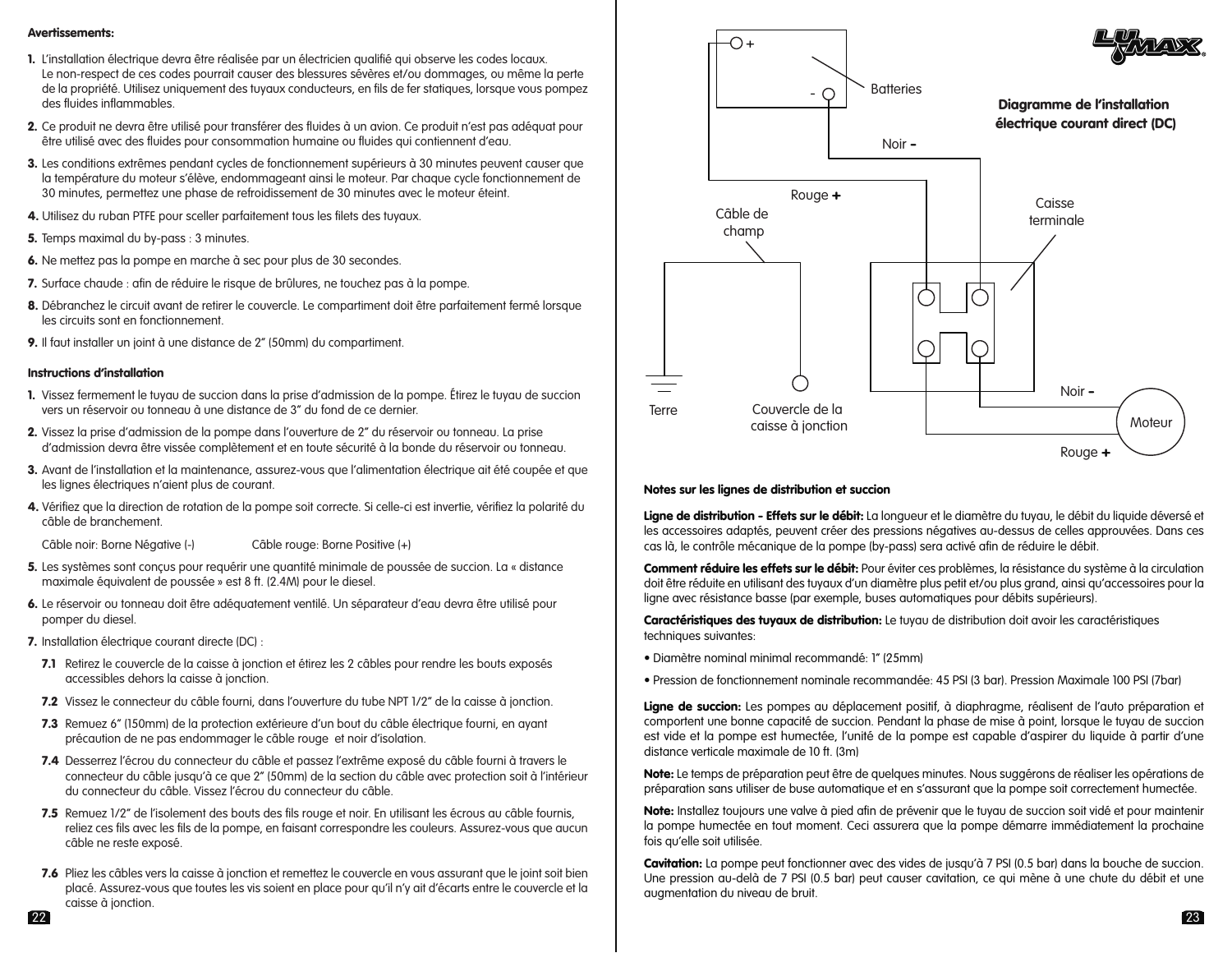# Comment prévenir la cavitation: Il est important d'assurer des vides minimaux dans la bouche de succion :

- En utilisant des tuyaux courts avec un diamètre supérieur ou identique
- En réduisant au maximum les sections pliées des tuyaux
- En utilisant filtres de succion larges
- En utilisant valves à pied avec la moindre résistance possible
- En maintenant les filtres de succion propres parce que lorsqu'ils sont saturés, ils augmentent la résistance du système.

Note: La distance verticale entre la pompe et le fluide doit être de 10 ft. (3m) au maximum, qui est la distance maximale nécessaire pour l'opération de préparation. Si la distance est plus grande, ont devra installer une valve à pied afin de permettre que les tuyaux de succion soient remplis, et dans ce cas, le diamètre des tuyaux devra être plus grand. Il est conseillé que la pompe ne soit pas installée à une distance verticale supérieure à 10 ft. (3m).

Note: Si le réservoir de succion se trouve au-dessus de la pompe, une valve anti-retour devra être installée afin de prévenir les fuites accidentelles de fluides. Précisez les dimensions de l'installation pour contenir les pressions négatives causées par les tambourinements de l'eau.

Note: C'est une bonne pratique d'installer immédiatement jauges de vide et pression d'air dans les sections d'admission et sortie de la pompe, ce qui permet de vérifier que les conditions de fonctionnement soient dans les limites anticipées. Afin de prévenir que les tuyaux de succion soient vidés lorsque la pompe est arrêtée, on devra installer une valve à pied.

Caractéristiques des tuyaux de succion: Le tuyau de succion doit avoir les spécifications techniques suivantes:

- Diamètre nominal minimal recommandé: 1" (25mm)
- Pression nominale recommandée: 100 PSI (7 bar)
- Utilisez tuyaux appropriés pour le fonctionnement à bas vide (par exemple, tuyaux à âme métallique)

Cycle de fonctionnement: La pompe a été conçue pour une utilisation intermittente et un cycle de fonctionnement de 30 minutes sous conditions de pression maximale négative.

Note: Le fonctionnement sous conditions de by-pass ne sera permis que pour périodes courtes (3 minutes au plus).

Branchements des tuyaux: Avant de réaliser le branchement de tuyaux, consultez les indications visuelles, par exemple, la flèche sur la tête de la pompe, pour identifier succion et distribution. La pompe ne devra jamais être utilisée avant que les lignes de distribution et succion n'aient été branchées.

Note: Un branchement incorrect peut causer du dommage sévère à la pompe.

## Inspection préliminaire:

- Avant de faire le branchement, assurez-vous que les et tuyaux et le réservoir de succion soient libres de saleté et résidus solides qui pourraient endommager la pompe et/ou ses accessoires.
- Avant de brancher le tuyau de distribution, remplissez partiellement le corps de la pompe du côté de la distribution, avec le liquide à être pompé, afin de faciliter la préparation.
- N'utilisez pas d'accessoires coniques filetés car ils pourraient endommager les ouvertures filetées d'admission et sortie de la pompe s'ils sont serrés excessivement.
- Note: S'il n'y a pas de filtre de succion, en adaptez un

Mise à point initiale: Vérifiez que la quantité de fluide dans le réservoir de succion soit plus grande que la quantité que vous désirez déverser.

- Assurez-vous que la capacité résiduelle du réservoir de distribution soit plus grande que la quantité que vous désirez déverser.
- Assurez-vous que les tuyaux et les accessoires de la ligne soient en bon état.

Avertissement: Danger de fluides toxiques ou émanations



- N'allumez ni éteignez jamais la pompe en actionnant ou coupant l'alimentation électrique.
- Le contact prolongé avec quelques fluides pourrait causer des blessures cutanées. Il est fortement conseillé d'utiliser des lunettes, masque et gants de sécurité.

Note: Ne mettez pas la pompe en marche à sec pour plus de 2 minutes. Ceci pourrait causer du dommage sévère à ses composants. La fuite de fluides peut causer du dommage à objets et personnes

Note: Les conditions extrêmes pendant cycles de fonctionnement supérieurs à 30 minutes peuvent causer que la température du moteur s'élève, endommageant ainsi le moteur. Par chaque cycle fonctionnement de 30 minutes, permettez une phase de repos de 30 minutes avec le moteur éteint.

Pendant la phase de préparation, la pompe doit décharger tout l'air qui se trouve initialement dans la ligne de distribution. Par conséquent, il est nécessaire de maintenir ouverte la section de sortie pour permettre l'évacuation de l'air.

Note: Si une buse à déversement automatique a été installée dans le bout de la ligne de distribution, l'évacuation de l'air sera difficile en raison du dispositif automatique de fermeture qui maintient la valve fermée. Il est conseillé que la buse automatique soit retirée temporellement pendant la mise à point initiale.

Si la pompe ne réalise pas la préparation: En dépendant des caractéristiques du système, la phase de préparation peut prendre de quelques secondes jusqu'à plusieurs minutes. Si cette phase se prolonge, éteignez la pompe et vérifiez que :

- La pompe ne fonctionne pas complètement à sec (remplissez-la avec fluide de la ligne de distribution)
- Le tuyau de succion n'ait pas d'infiltration d'air
- Le filtre de succion ne soit pas saturé
- Le hauteur de succion ne soit pas supérieur à 10 ft. (3m)
- Tout l'air du tuyau de distribution ait été libéré

# À la fin de la mise à point initiale

Une fois que vous aurez terminé la préparation, vérifiez que la pompe fonctionne dans les niveaux anticipés, et en particulier que:

- Sous conditions de pressions négatives maximales, l'absorption de puissance du moteur reste dans les valeurs montrées dans l'étiquette d'identification
- La pression de succion ne soit pas supérieure à 3 PSI (0.2 bar)
- La pression négative de distribution n'excède pas la pression négative maximale de la pompe.

Utiliser la pompe: La pompe ne doit jamais être utilisée avant que les lignes de distribution et succion n'aient été branchées.

# Utilisation quotidienne:

- 1. Si vous utilisez des tuyaux flexibles, insérez les extrêmes de ceux-ci dans les réservoirs. S'il n'y aurait pas une rainure adéquate, tenez fermement le tuyau de distribution avant de commencer l'opération.
- 2. Avant de mettre la pompe en marche, assurez-vous que la valve de distribution soit fermée (buse de distribution ou valve de la ligne)
- 3. Actionnez l'interrupteur allumer/éteindre
- 4. Ouvrez la valve de distribution en tenant fermement le tuyau
- 5. Pendant que vous réalisez le déversement, n'inhalez pas le produit qui est en train d'être pompé
- 6. En cas que vous renversiez un peu de fluide en réalisant le déversement, contenez-le avec de la terre ou du sable pour l'absorber, et évitez que ça se répande.
- 24 25 7. Fermez la valve de distribution pour arrêter le déversement